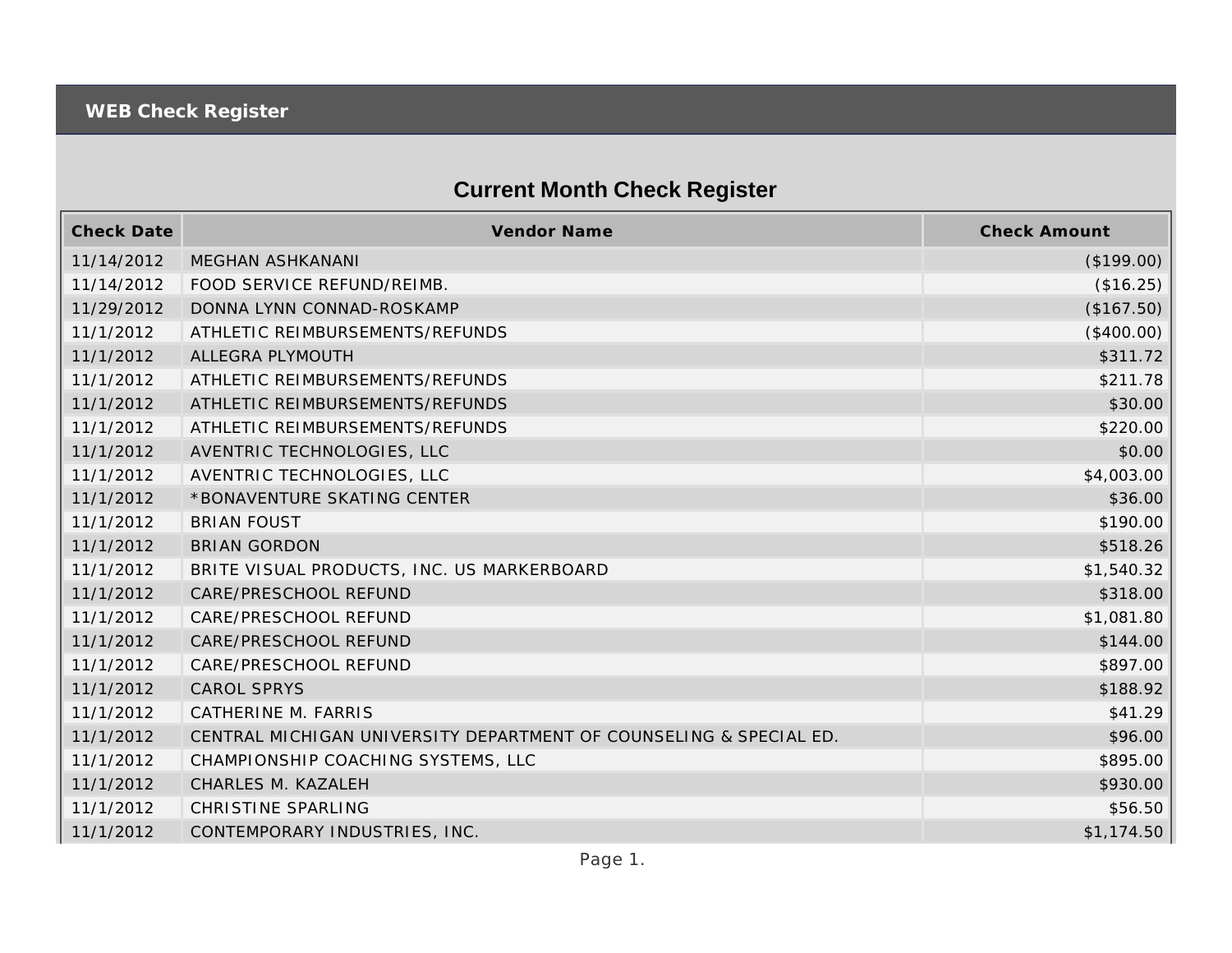| <b>Check Date</b> | Vendor Name                                | <b>Check Amount</b> |
|-------------------|--------------------------------------------|---------------------|
| 11/1/2012         | CYNTHIA VALENTINE                          | \$77.70             |
| 11/1/2012         | <b>DEBORAH LIM-ARENA</b>                   | \$2,314.79          |
| 11/1/2012         | DEERFIELD COMMUNITY COUNCIL                | \$1,426.48          |
| 11/1/2012         | DETROIT METRO SKATING COUNCIL              | \$650.00            |
| 11/1/2012         | RENEE P. LUBAWAY DIGITAL INK LLC           | \$361.50            |
| 11/1/2012         | <b>DINSER'S FLOWERS &amp; GREENHOUSES</b>  | \$140.00            |
| 11/1/2012         | DISTRICT REIMBURSEMENTS/REFUNDS            | \$636.90            |
| 11/1/2012         | <b>EMILY KAY PATTERSON</b>                 | \$50.00             |
| 11/1/2012         | ERIKA PERKOVICH                            | \$135.00            |
| 11/1/2012         | FARMINGTON GYMNASTICS CENTER SCORE 10 INC. | \$384.00            |
| 11/1/2012         | <b>HATTIE MAGUIRE</b>                      | \$80.00             |
| 11/1/2012         | <b>HEATHER MCKAIG</b>                      | \$326.64            |
| 11/1/2012         | <b>HEJU HUANG</b>                          | \$46.00             |
| 11/1/2012         | HIGH SCHOOL REIMBURSEMENTS/REFUNDS         | \$77.00             |
| 11/1/2012         | HIGH SCHOOL REIMBURSEMENTS/REFUNDS         | \$141.19            |
| 11/1/2012         | HIGH SCHOOL REIMBURSEMENTS/REFUNDS         | \$44.98             |
| 11/1/2012         | INTERNATIONAL BACCALAUREATE ORGANIZATION   | \$1,448.00          |
| 11/1/2012         | JAMES J. MCPARTLIN                         | \$95.00             |
| 11/1/2012         | <b>JILL CARROLL</b>                        | \$52.70             |
| 11/1/2012         | <b>JUDY SAUER</b>                          | \$72.87             |
| 11/1/2012         | <b>JULIE SOLOMON</b>                       | \$150.00            |
| 11/1/2012         | <b>KAITLIN GRAY</b>                        | \$500.00            |
| 11/1/2012         | <b>KATHERINE ELLIS</b>                     | \$151.96            |
| 11/1/2012         | KENNETH W. FENCHEL                         | \$850.00            |
| 11/1/2012         | KIDS POWER LLC LORI BRANTLEY               | \$357.00            |
| 11/1/2012         | <b>LAURA PENNYCUFF</b>                     | \$51.90             |
| 11/1/2012         | <b>LAUREN NIZOL</b>                        | \$100.00            |
| 11/1/2012         | LB OFFICE PRODUCTS                         | \$655.50            |
| 11/1/2012         | LEISURE UNLIMITED LLC                      | \$270.00            |
| 11/1/2012         | LYNNE BLOOM                                | \$461.67            |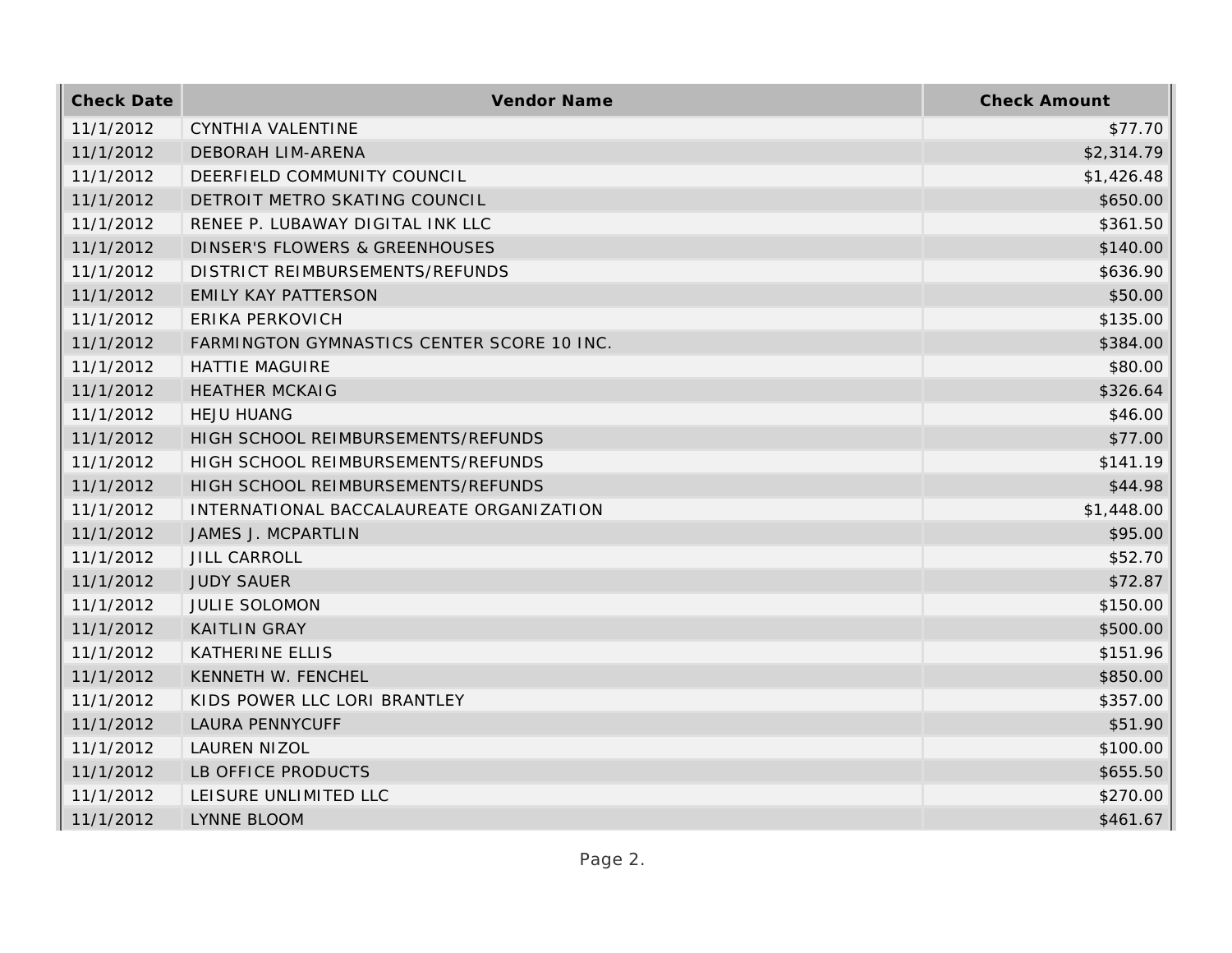| <b>Check Date</b> | Vendor Name                                    | <b>Check Amount</b> |
|-------------------|------------------------------------------------|---------------------|
| 11/1/2012         | MACIE PUBLISHING COMPANY                       | \$1,648.86          |
| 11/1/2012         | MICHIGAN ELITE VOLLEYBALL ASS. MEVBA           | \$175.00            |
| 11/1/2012         | MID-AMERICAN POMPON, INC.                      | \$920.00            |
| 11/1/2012         | NICOLE GUSTAFSON                               | \$87.05             |
| 11/1/2012         | <b>NOVI BOWL</b>                               | \$575.70            |
| 11/1/2012         | NOVI YOUTH ASSISTANCE                          | \$49.00             |
| 11/1/2012         | OAKLAND SCHOOLS                                | \$875.00            |
| 11/1/2012         | PAUL SCHMID                                    | \$152.88            |
| 11/1/2012         | PCMI PROFESSIONAL CONTRACT MANAGEMENT, INC.    | \$0.00              |
| 11/1/2012         | PCMI PROFESSIONAL CONTRACT MANAGEMENT, INC.    | \$0.00              |
| 11/1/2012         | PCMI PROFESSIONAL CONTRACT MANAGEMENT, INC.    | \$0.00              |
| 11/1/2012         | PCMI PROFESSIONAL CONTRACT MANAGEMENT, INC.    | \$36,362.57         |
| 11/1/2012         | PEARSON NCS PEARSON                            | \$744.12            |
| 11/1/2012         | PEARSON EDUCATION, INC.                        | \$350.76            |
| 11/1/2012         | PROVIDENCE OCCUPATIONAL HEALTH PARTNERS        | \$165.00            |
| 11/1/2012         | RACHELLE MARIE HADLEY                          | \$250.00            |
| 11/1/2012         | RAYMOND G. MARTIN                              | \$95.00             |
| 11/1/2012         | RELIANCE COMMUNICATIONS                        | \$8,037.50          |
| 11/1/2012         | ROTARY CLUB OF NOVI, MICHIGAN NOVI ROTARY CLUB | \$69.00             |
| 11/1/2012         | <b>SAM'S CLUB</b>                              | \$62.89             |
| 11/1/2012         | <b>SCANTRON CORPORATION</b>                    | \$21.23             |
| 11/1/2012         | STAPLES ADVANTAGE                              | \$0.00              |
| 11/1/2012         | STAPLES ADVANTAGE                              | \$1,180.73          |
| 11/1/2012         | <b>STEVE MIMS</b>                              | \$142.88            |
| 11/1/2012         | TAMARA R. PEDERSEN MPT DESIGNS                 | \$806.00            |
| 11/1/2012         | THREADWORKS, LTD                               | \$677.50            |
| 11/1/2012         | TIME FOR KIDS                                  | \$198.90            |
| 11/1/2012         | <b>TODD BEYER</b>                              | \$200.00            |
| 11/1/2012         | VERNIER SOFTWARE & TECHNOLOGY                  | \$1,199.95          |
| 11/1/2012         | <b>WILLY MENA</b>                              | \$241.49            |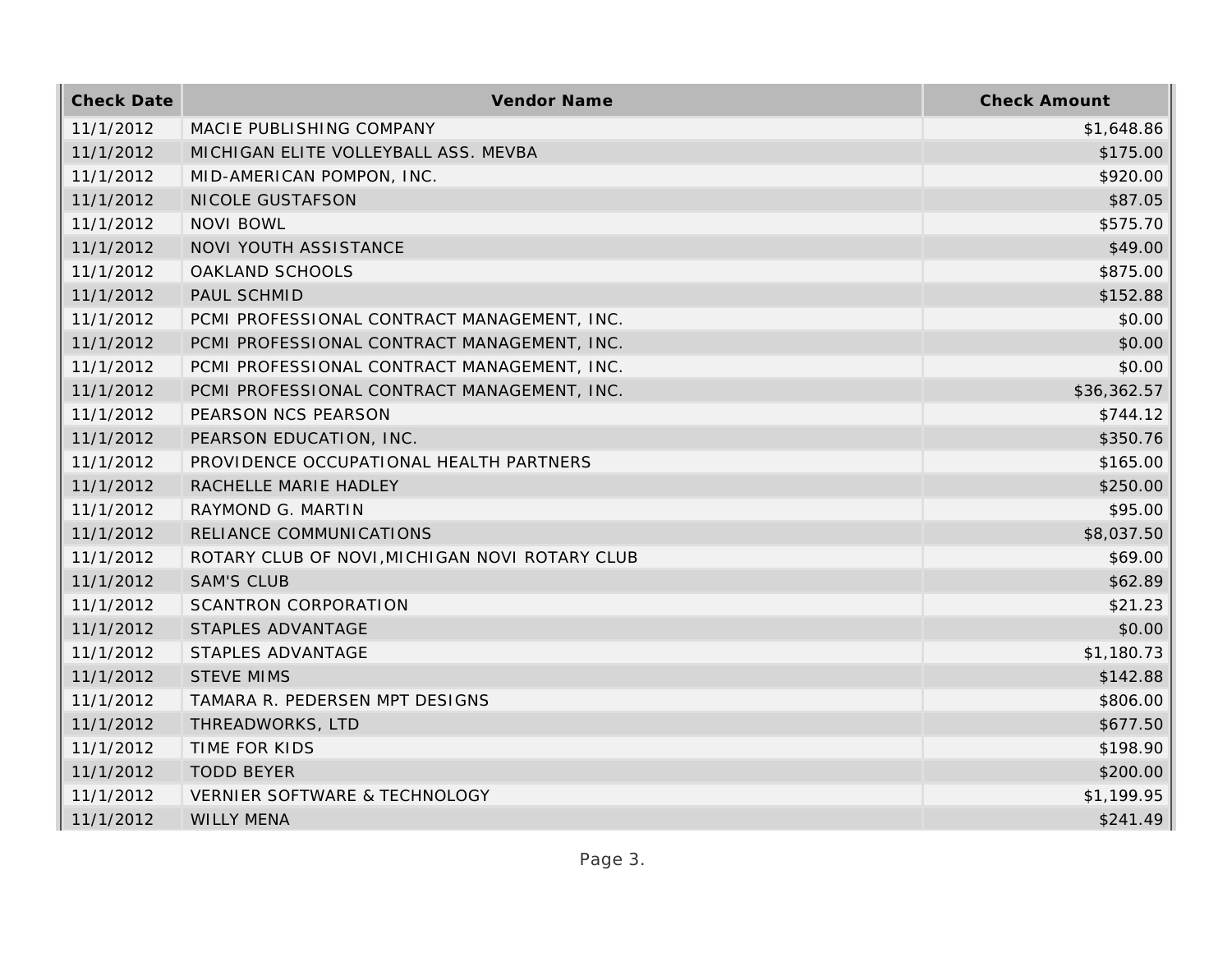| <b>Check Date</b> | Vendor Name                                  | <b>Check Amount</b> |
|-------------------|----------------------------------------------|---------------------|
| 11/2/2012         | <b>AUNT MILLIE'S BAKERIES</b>                | \$218.85            |
| 11/2/2012         | CHARLES M. GELARDI                           | \$0.00              |
| 11/2/2012         | CHARLES M. GELARDI                           | \$1,260.88          |
| 11/2/2012         | SAHANDI ENTERPRISE LLC DBA COTTAGE INN PIZZA | \$1,308.00          |
| 11/2/2012         | FOOD SERVICE REFUND/REIMB.                   | \$126.75            |
| 11/2/2012         | <b>GAIL SCHOLL</b>                           | \$189.00            |
| 11/2/2012         | INTRASTATE DISTRIBUTORS CO.                  | \$2,526.46          |
| 11/2/2012         | <b>JET'S PIZZA</b>                           | \$1,575.50          |
| 11/2/2012         | <b>KIM'S GARDENS</b>                         | \$1,958.00          |
| 11/2/2012         | LANDGATE, INC. C/O BELLACINO'S               | \$312.00            |
| 11/2/2012         | LIVONIA ITALIAN BAKERY                       | \$816.75            |
| 11/2/2012         | NOVI TOWN PIZZA LLC                          | \$1,524.50          |
| 11/2/2012         | PIZZA HUT/REDBERRY RESTO BRANDS INTL INC.    | \$3,281.25          |
| 11/2/2012         | PIZZA MARVELOUS                              | \$960.00            |
| 11/2/2012         | TUBBYS SUBS QUALITY FOODS INC.               | \$894.01            |
| 11/2/2012         | U.S. FOODSERVICE, INC.                       | \$3,391.09          |
| 11/2/2012         | VAN EERDEN FOODSERVICE                       | \$726.90            |
| 11/7/2012         | SOUND ENGINEERING, INC.                      | \$1,880.00          |
| 11/7/2012         | VSC, INC                                     | \$5,970.00          |
| 11/7/2012         | THE BAGEL STATION LLC                        | \$462.00            |
| 11/7/2012         | BILDON PARTS AND SERVICE INC.                | \$1,783.18          |
| 11/7/2012         | CHARLES M. GELARDI                           | \$544.65            |
| 11/7/2012         | COUNTRY PRIDE DAIRY, INC.                    | \$7,198.28          |
| 11/7/2012         | INTRASTATE DISTRIBUTORS CO.                  | \$115.80            |
| 11/7/2012         | <b>JET'S PIZZA</b>                           | \$2,077.50          |
| 11/7/2012         | LANDGATE, INC. C/O BELLACINO'S               | \$312.00            |
| 11/7/2012         | NOVI TOWN PIZZA LLC                          | \$599.50            |
| 11/7/2012         | TUBBYS SUBS QUALITY FOODS INC.               | \$194.35            |
| 11/7/2012         | ACE TRANSPORTATION INC.                      | \$4,676.00          |
| 11/7/2012         | ALLEGRA PLYMOUTH                             | \$576.06            |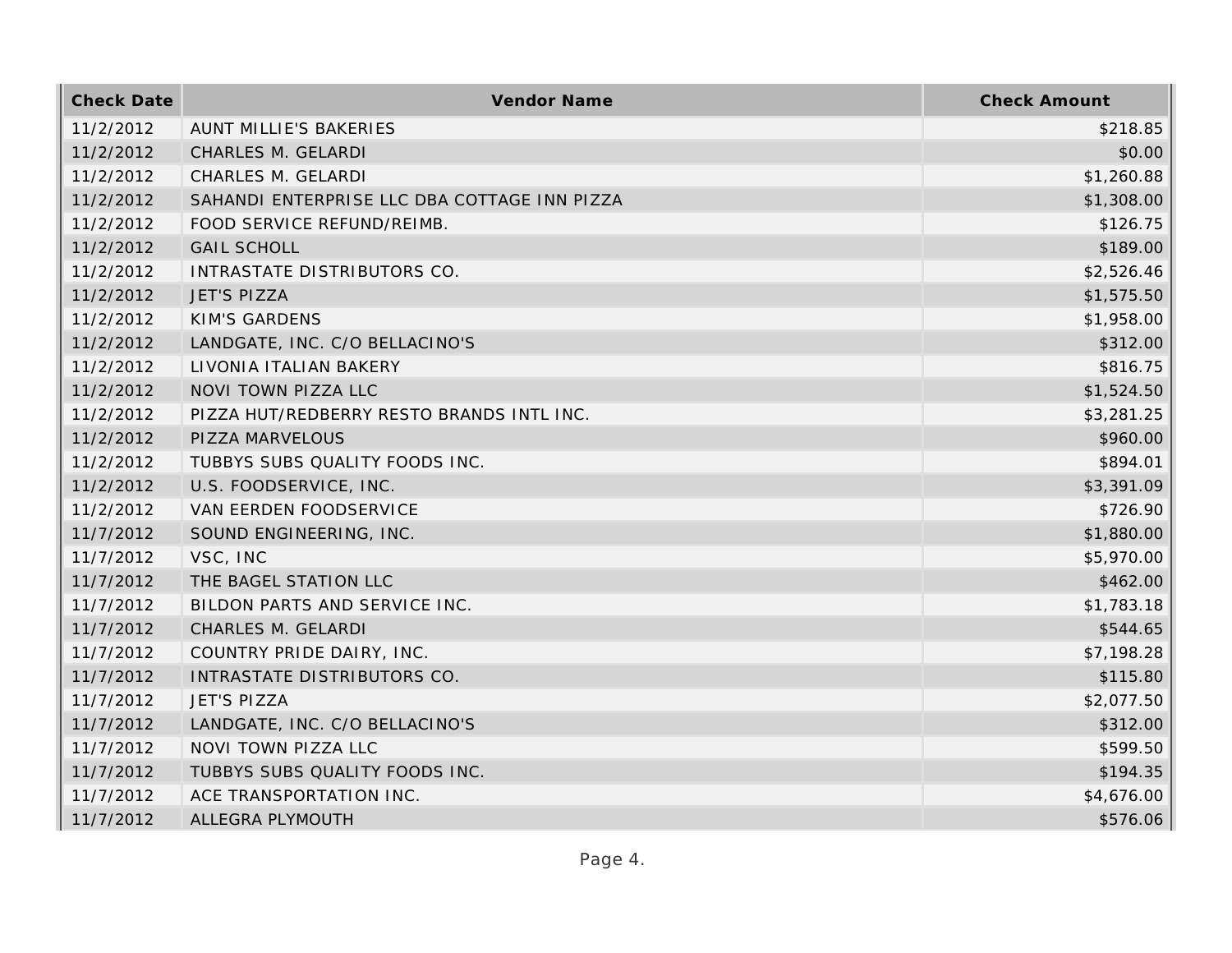| <b>Check Date</b> | Vendor Name                                    | <b>Check Amount</b> |
|-------------------|------------------------------------------------|---------------------|
| 11/7/2012         | AMAZING CLARK ENTERTAINMENT                    | \$600.00            |
| 11/7/2012         | <b>AT&amp;T LONG DISTANCE</b>                  | \$463.44            |
| 11/7/2012         | ATHLETIC REIMBURSEMENTS/REFUNDS                | \$227.77            |
| 11/7/2012         | ATHLETIC REIMBURSEMENTS/REFUNDS                | \$19.96             |
| 11/7/2012         | ATHLETIC REIMBURSEMENTS/REFUNDS                | \$62.86             |
| 11/7/2012         | <b>BARBARA CORWIN</b>                          | \$76.83             |
| 11/7/2012         | BATTLE CREEK AREA MATH & SCIENCE CENTER        | \$6,758.03          |
| 11/7/2012         | BELLE TIRE DISTRIBUTORS                        | \$229.00            |
| 11/7/2012         | <b>BETHANY BRATNEY</b>                         | \$188.89            |
| 11/7/2012         | CARE/PRESCHOOL REFUND                          | \$1,599.22          |
| 11/7/2012         | <b>CHERYL SHEPHERD</b>                         | \$85.00             |
| 11/7/2012         | <b>CHRISTIN GUSHMAN</b>                        | \$48.05             |
| 11/7/2012         | CHRISTINE SPARLING                             | \$50.00             |
| 11/7/2012         | CINDY LUSK-HAUSWIRTH                           | \$112.53            |
| 11/7/2012         | CINTAS CORPORATION #31                         | \$74.36             |
| 11/7/2012         | <b>CUMMINS BRIDGEWAY LLC</b>                   | \$251.62            |
| 11/7/2012         | <b>DEBRA FATT</b>                              | \$19.49             |
| 11/7/2012         | <b>DIANA STOTLER</b>                           | \$125.85            |
| 11/7/2012         | DISTRICT REIMBURSEMENTS/REFUNDS                | \$24.95             |
| 11/7/2012         | <b>FLASH GLASS</b>                             | \$380.00            |
| 11/7/2012         | FOLLETT EDUCATIONAL SERVICES                   | \$36,903.12         |
| 11/7/2012         | <b>GCA SERVICES GROUP</b>                      | \$4,500.00          |
| 11/7/2012         | <b>GREENLIGHT FOR LEARNING, LLC</b>            | \$4,320.00          |
| 11/7/2012         | <b>GROVES HIGH SCHOOL</b>                      | \$115.00            |
| 11/7/2012         | HAPPINESS IS THE LITTLE FLOWER SHOP            | \$165.00            |
| 11/7/2012         | <b>HEATHER MCKAIG</b>                          | \$433.62            |
| 11/7/2012         | <b>HEINEMANN</b>                               | \$1,952.50          |
| 11/7/2012         | <b>HEJU HUANG</b>                              | \$20.00             |
| 11/7/2012         | HOLLAND BUS COMPANY                            | \$1,291.88          |
| 11/7/2012         | THE ITALIAN AMERICAN BANQUET CENTER OF LIVONIA | \$750.50            |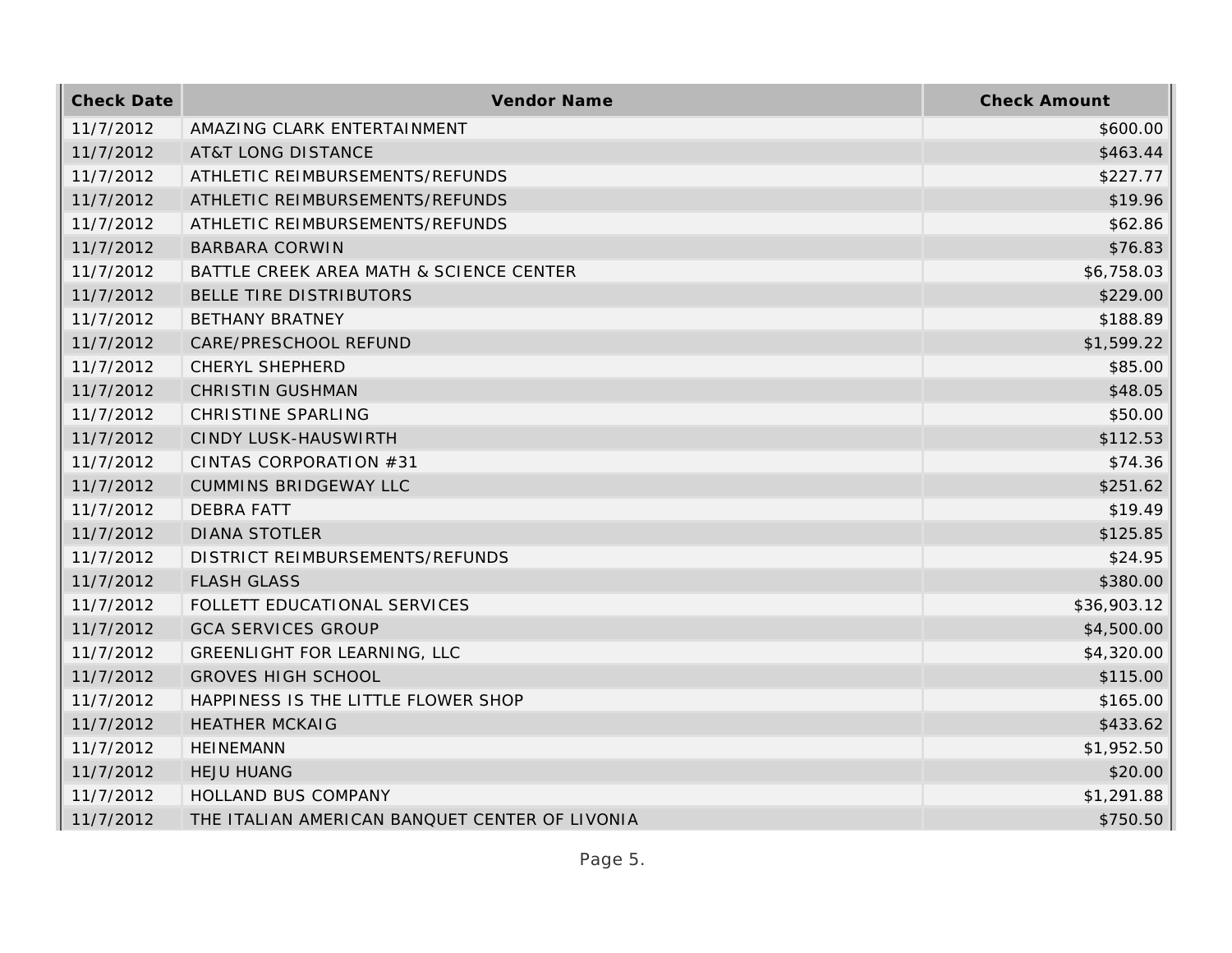| <b>Check Date</b> | Vendor Name                                               | <b>Check Amount</b> |
|-------------------|-----------------------------------------------------------|---------------------|
| 11/7/2012         | JANICE H. VALADE                                          | \$422.22            |
| 11/7/2012         | <b>JENNIFER PATTON</b>                                    | \$349.50            |
| 11/7/2012         | <b>JS FRY CONSULTING</b>                                  | \$6,805.12          |
| 11/7/2012         | <b>LIMAGES</b>                                            | \$553.46            |
| 11/7/2012         | <b>LAHSER HIGH SCHOOL</b>                                 | \$1,500.00          |
| 11/7/2012         | LAKEWOOD TRUCK & TRAILER PARTS                            | \$47.82             |
| 11/7/2012         | LB OFFICE PRODUCTS                                        | \$103.30            |
| 11/7/2012         | LITTLE CAESARS PIZZA KITS                                 | \$11,963.00         |
| 11/7/2012         | MARILEE DECHART                                           | \$22.33             |
| 11/7/2012         | MATHESON TRI-GAS, INC.                                    | \$536.00            |
| 11/7/2012         | MAYER-JOHNSON LLC                                         | \$38.95             |
| 11/7/2012         | MCGRAW-HILL COMPANIES (FORMERLY EVERYDAY MATHEMATICS)     | \$389.47            |
| 11/7/2012         | MEMSPA MICHIGAN ELEMENTARY & MIDDLE SCHOOL PRINCIPAL ASSO | \$1,110.00          |
| 11/7/2012         | METLIFE FBO DEBRA HARRIS                                  | \$15,000.00         |
| 11/7/2012         | METRO ATHLETIC OFFICIALS ASSOCIATION                      | \$710.00            |
| 11/7/2012         | MUSICIAN'S FRIEND, INC.                                   | \$182.00            |
| 11/7/2012         | NATIONAL ASSOCIATION OF SECONDARY SCHOOL PRINCIPALS       | \$202.40            |
| 11/7/2012         | <b>NOVI ICE ARENA</b>                                     | \$5,805.00          |
| 11/7/2012         | OAKLAND COUNTY SCHOOL BOARD ASSOC. (O.C.S.B.A.)           | \$60.00             |
| 11/7/2012         | OAKLAND COUNTY TREASURER                                  | \$334,417.29        |
| 11/7/2012         | OAKLAND SCHOOLS                                           | \$15.00             |
| 11/7/2012         | OFFICE DEPOT                                              | \$479.52            |
| 11/7/2012         | OTIS SPUNKMEYER INC                                       | \$582.84            |
| 11/7/2012         | PCMI PROFESSIONAL CONTRACT MANAGEMENT, INC.               | \$26,797.16         |
| 11/7/2012         | PLANTE & MORAN, PLLC                                      | \$28,450.00         |
| 11/7/2012         | PROVIDENCE OCCUPATIONAL HEALTH PARTNERS                   | \$265.00            |
| 11/7/2012         | RELIABLE DELIVERY LOGISTICS, INC.                         | \$2,018.25          |
| 11/7/2012         | RICHARD P. HARE                                           | \$2,000.00          |
| 11/7/2012         | SAFEWAY SHREDDING LLC                                     | \$120.00            |
| 11/7/2012         | SANDRA L. CARTWRIGHT                                      | \$77.15             |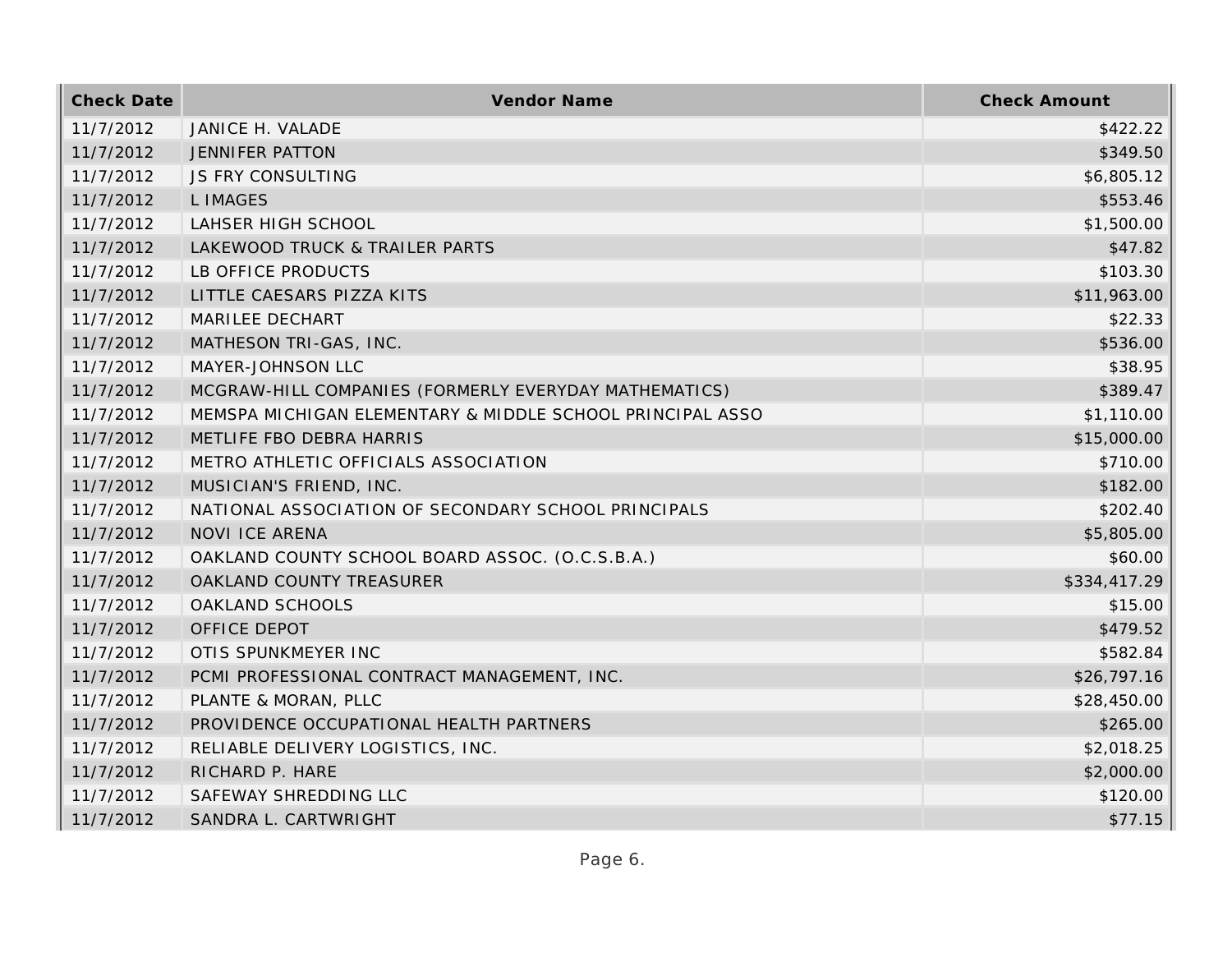| <b>Check Date</b> | Vendor Name                                           | <b>Check Amount</b> |
|-------------------|-------------------------------------------------------|---------------------|
| 11/7/2012         | SCHOLASTIC BOOK FAIRS                                 | \$7,574.35          |
| 11/7/2012         | <b>SCHOLASTIC INC</b>                                 | \$713.59            |
| 11/7/2012         | SENIOR ALL NIGHT PARTY                                | \$25,270.00         |
| 11/7/2012         | STAPLES ADVANTAGE                                     | \$514.78            |
| 11/7/2012         | THREADWORKS, LTD                                      | \$247.00            |
| 11/7/2012         | THRUN LAW FIRM, P.C.                                  | \$1,041.50          |
| 11/7/2012         | TOM GUILMETTE                                         | \$150.00            |
| 11/7/2012         | TREPCO SALES CO.                                      | \$477.50            |
| 11/7/2012         | <b>TURFER ATHLETIC</b>                                | \$192.90            |
| 11/7/2012         | UNITY SCHOOL BUS PARTS                                | \$254.61            |
| 11/7/2012         | WAGEWORKS, INC                                        | \$753.96            |
| 11/7/2012         | <b>WAYNE RESA</b>                                     | \$12.34             |
| 11/7/2012         | <b>WILLY MENA</b>                                     | \$250.00            |
| 11/7/2012         | WORLD CUSTOM ALTERATIONS INC.                         | \$2,300.00          |
| 11/9/2012         | AARON D. COX                                          | \$306.10            |
| 11/9/2012         | AXA EQUITABLE EQUI-VEST                               | \$111.08            |
| 11/9/2012         | CHAPTER 13 TRUSTEE DAVID WM. RUSKIN                   | \$770.09            |
| 11/9/2012         | CITIBANK, N.A. c/o SHERMETA, ADAMS, & VON ALLMEN P.C. | \$676.87            |
| 11/9/2012         | INTERNATIONAL UNION OPERATING ENGINEERS, LOCAL 324    | \$459.39            |
| 11/9/2012         | <b>MEFSA</b>                                          | \$99.40             |
| 11/9/2012         | MISDU MICHIGAN STATE DISBURSEMENT                     | \$1,864.00          |
| 11/9/2012         | NOVI ED SECRETARIAL &                                 | \$3,051.92          |
| 11/9/2012         | NOVI EDUCATION ASSOC c/o CHANDRA MADAFFERI - HS       | \$24,343.08         |
| 11/9/2012         | NOVI FOOD SERVICE c/o CARRIE HOLLIDAY-OH              | \$544.41            |
| 11/9/2012         | PHEAA PENNSYLVANIA HIGHER EDUCATION ASSISTANCE AGENCY | \$152.81            |
| 11/9/2012         | <b>UNITED WAY</b>                                     | \$95.83             |
| 11/13/2012        | CITY OF NOVI TREASURER'S OFFICE                       | \$200.00            |
| 11/15/2012        | ABSOPURE WATER COMPANY DEPT #850560                   | \$13.00             |
| 11/15/2012        | ALL AMERICAN EMBROIDERY                               | \$4,449.50          |
| 11/15/2012        | ALLEGRA PLYMOUTH                                      | \$779.50            |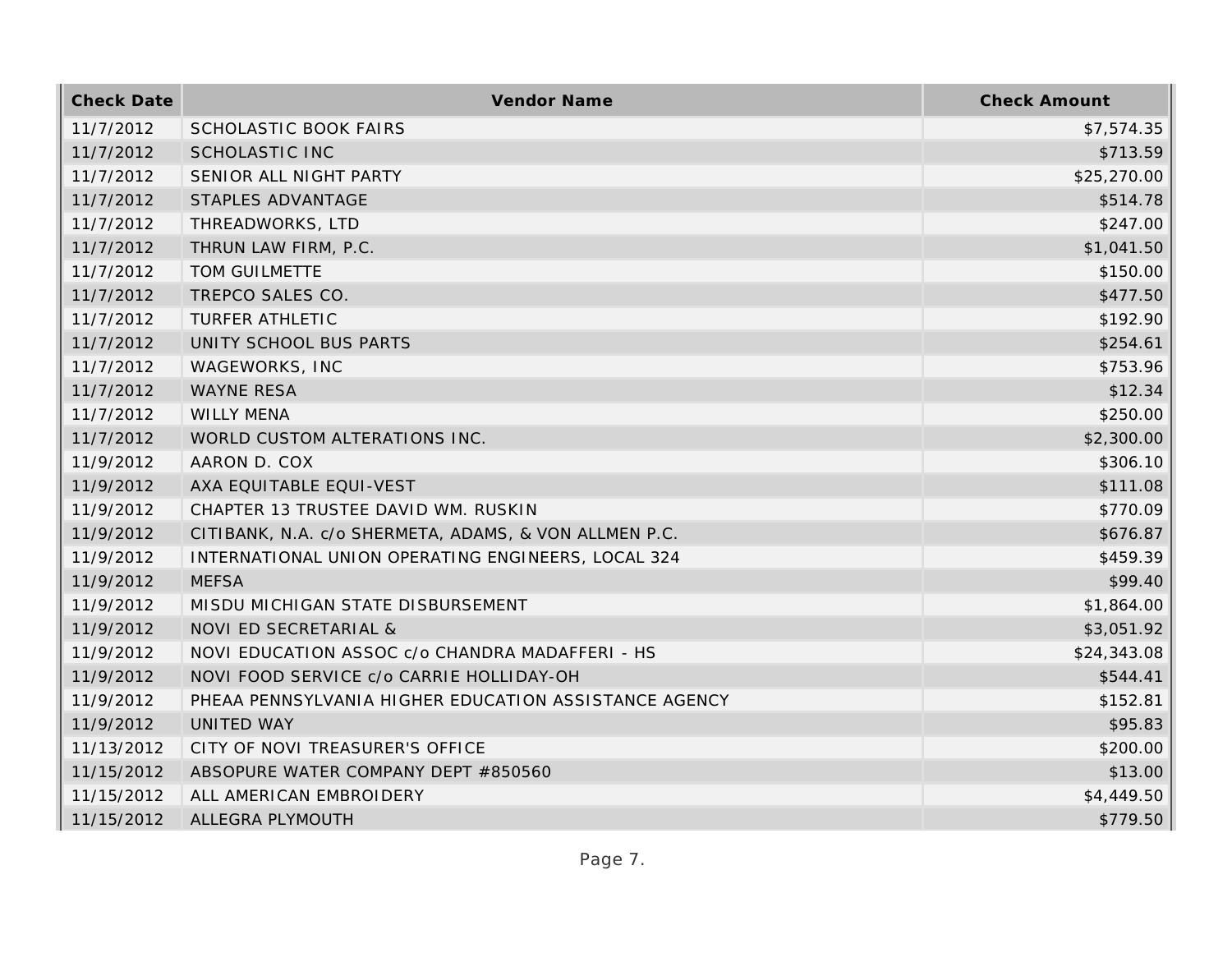| <b>Check Date</b> | <b>Vendor Name</b>                               | <b>Check Amount</b> |
|-------------------|--------------------------------------------------|---------------------|
| 11/15/2012        | AMERICAN RED CROSS SOUTHEASTERN MICHIGAN CHAPTER | \$701.10            |
| 11/15/2012        | <b>AMY KILGORE</b>                               | \$59.94             |
| 11/15/2012        | AT&T                                             | \$1,600.00          |
| 11/15/2012        | AT&T                                             | \$62.79             |
| 11/15/2012        | <b>AT&amp;T MOBILITY</b>                         | \$434.48            |
| 11/15/2012        | ATHLETIC REIMBURSEMENTS/REFUNDS                  | \$20.00             |
| 11/15/2012        | ATHLETIC REIMBURSEMENTS/REFUNDS                  | \$20.00             |
| 11/15/2012        | ATHLETIC REIMBURSEMENTS/REFUNDS                  | \$42.03             |
| 11/15/2012        | ATHLETIC REIMBURSEMENTS/REFUNDS                  | \$20.00             |
| 11/15/2012        | ATHLETIC REIMBURSEMENTS/REFUNDS                  | \$20.00             |
| 11/15/2012        | ATHLETIC REIMBURSEMENTS/REFUNDS                  | \$20.00             |
| 11/15/2012        | ATHLETIC REIMBURSEMENTS/REFUNDS                  | \$20.00             |
| 11/15/2012        | ATHLETIC REIMBURSEMENTS/REFUNDS                  | \$17.00             |
| 11/15/2012        | BEDFORD/ST. MARTINS                              | \$306.55            |
| 11/15/2012        | <b>BEYOND-X USA</b>                              | \$2,190.00          |
| 11/15/2012        | <b>BRIGHTON HIGH SCHOOL</b>                      | \$375.00            |
| 11/15/2012        | CAMBRIDGE SCIENTIFIC ABSTRACTS LP PROQUEST LLC   | \$3,400.00          |
| 11/15/2012        | CAROLINA BIOLOGICAL SUPPLY CO.                   | \$525.62            |
| 11/15/2012        | <b>CARRIE MCDONALD</b>                           | \$68.70             |
| 11/15/2012        | <b>CITY FLATS HOTEL</b>                          | \$2,986.20          |
| 11/15/2012        | COLOR TECH PAINTING CO., LLC                     | \$3,425.00          |
| 11/15/2012        | COMMUNITY EDUCATION REFUND                       | \$45.00             |
| 11/15/2012        | COMMUNITY EDUCATION REFUND                       | \$89.00             |
| 11/15/2012        | <b>COMMUNITY EDUCATION REFUND</b>                | \$50.00             |
| 11/15/2012        | <b>COMMUNITY EDUCATION REFUND</b>                | \$89.00             |
| 11/15/2012        | <b>COMMUNITY EDUCATION REFUND</b>                | \$36.60             |
| 11/15/2012        | COMMUNITY EDUCATION REFUND                       | \$89.00             |
| 11/15/2012        | CONTRACT PAPER GROUP, INC.                       | \$888.62            |
| 11/15/2012        | CROWN PLAZA HOTEL                                | \$529.65            |
| 11/15/2012        | DANIEL HADDAD                                    | \$300.00            |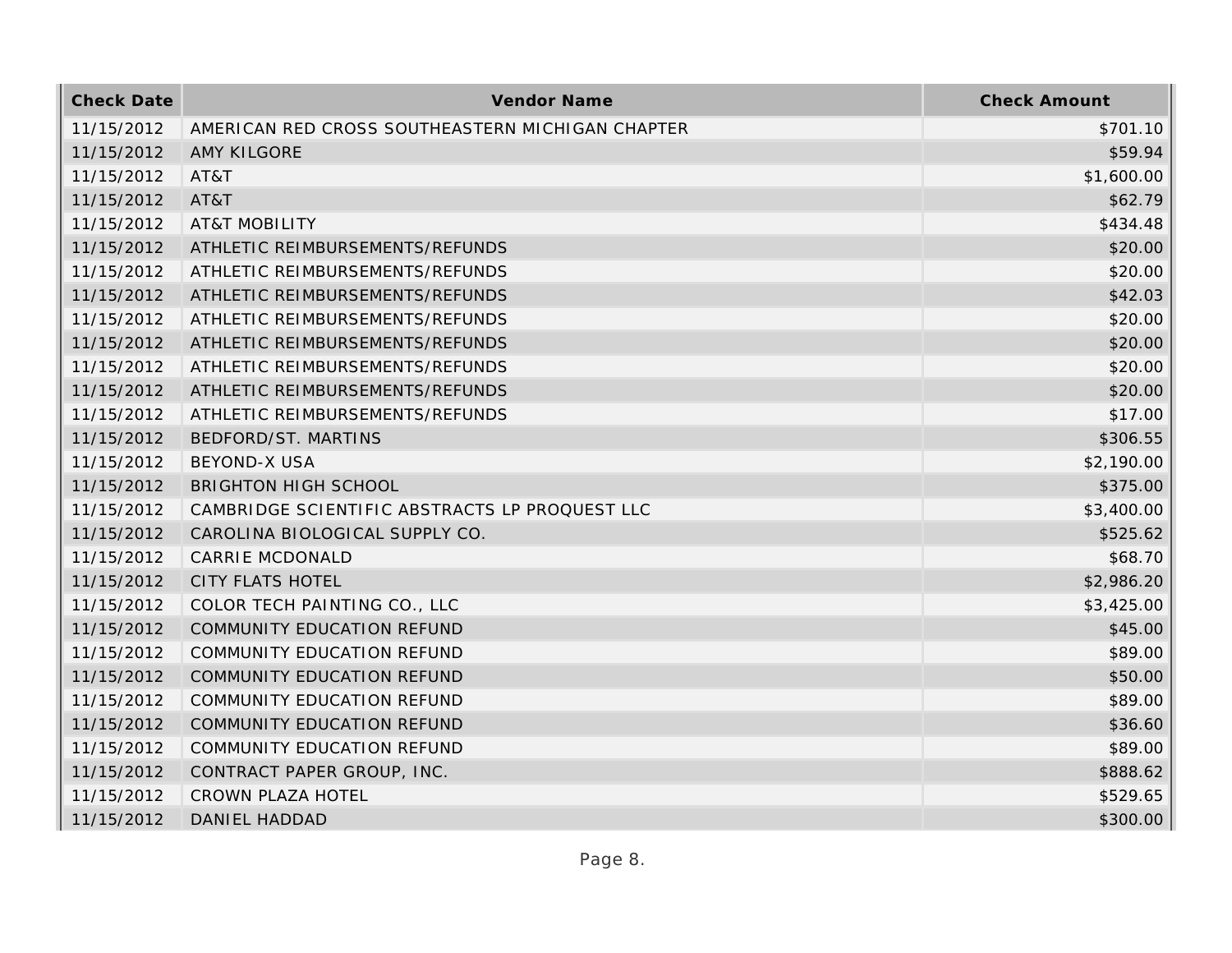| <b>Check Date</b> | Vendor Name                                        | <b>Check Amount</b> |
|-------------------|----------------------------------------------------|---------------------|
| 11/15/2012        | DARBY HOPPENSTEDT                                  | \$24.41             |
| 11/15/2012        | <b>DEBRA ANN HARRIS</b>                            | \$72.23             |
| 11/15/2012        | DEBRA L. STEINWAY                                  | \$257.63            |
| 11/15/2012        | DEMCO, INCORPORATED                                | \$181.72            |
| 11/15/2012        | <b>DIANA MALCZEWSKI</b>                            | \$52.77             |
| 11/15/2012        | ELIZABETH SZKRYBALO                                | \$65.00             |
| 11/15/2012        | FOLLETT EDUCATIONAL SERVICES                       | \$4,297.50          |
| 11/15/2012        | FORESIGHT GROUP, INC.                              | \$10,931.04         |
| 11/15/2012        | FORMAL FASHIONS, INC.                              | \$687.44            |
| 11/15/2012        | <b>GARY HURST</b>                                  | \$18.00             |
| 11/15/2012        | <b>GCA SERVICES GROUP</b>                          | \$0.00              |
| 11/15/2012        | <b>GCA SERVICES GROUP</b>                          | \$10,482.16         |
| 11/15/2012        | GENERAL BINDING CORPORATION GBC                    | \$1,641.45          |
| 11/15/2012        | HIGH SCHOOL REIMBURSEMENTS/REFUNDS                 | \$158.00            |
| 11/15/2012        | HIGH SCHOOL REIMBURSEMENTS/REFUNDS                 | \$26.25             |
| 11/15/2012        | HOME MEDICAL SUPPLY CENTER INC. 1800WHEELCHAIR.COM | \$51.00             |
| 11/15/2012        | <b>IROQUOIS CLUB</b>                               | \$81.00             |
| 11/15/2012        | <b>JENNIFER SMITH</b>                              | \$150.00            |
| 11/15/2012        | <b>JILL MINKE</b>                                  | \$43.95             |
| 11/15/2012        | <b>JIM MARSZALEK</b>                               | \$300.00            |
| 11/15/2012        | <b>JOEL SMITH</b>                                  | \$2,000.00          |
| 11/15/2012        | <b>KAREN EBY</b>                                   | \$150.00            |
| 11/15/2012        | <b>KRISTA SLAWSKI</b>                              | \$48.05             |
| 11/15/2012        | LB OFFICE PRODUCTS                                 | \$895.50            |
| 11/15/2012        | LINGUISYSTEMS INC.                                 | \$107.85            |
| 11/15/2012        | LORI GILBO                                         | \$150.00            |
| 11/15/2012        | <b>MANDY PAS</b>                                   | \$104.12            |
| 11/15/2012        | <b>MARCI ABEL</b>                                  | \$273.40            |
| 11/15/2012        | MARK HADDAD                                        | \$300.00            |
| 11/15/2012        | <b>MARSHA REID</b>                                 | \$81.40             |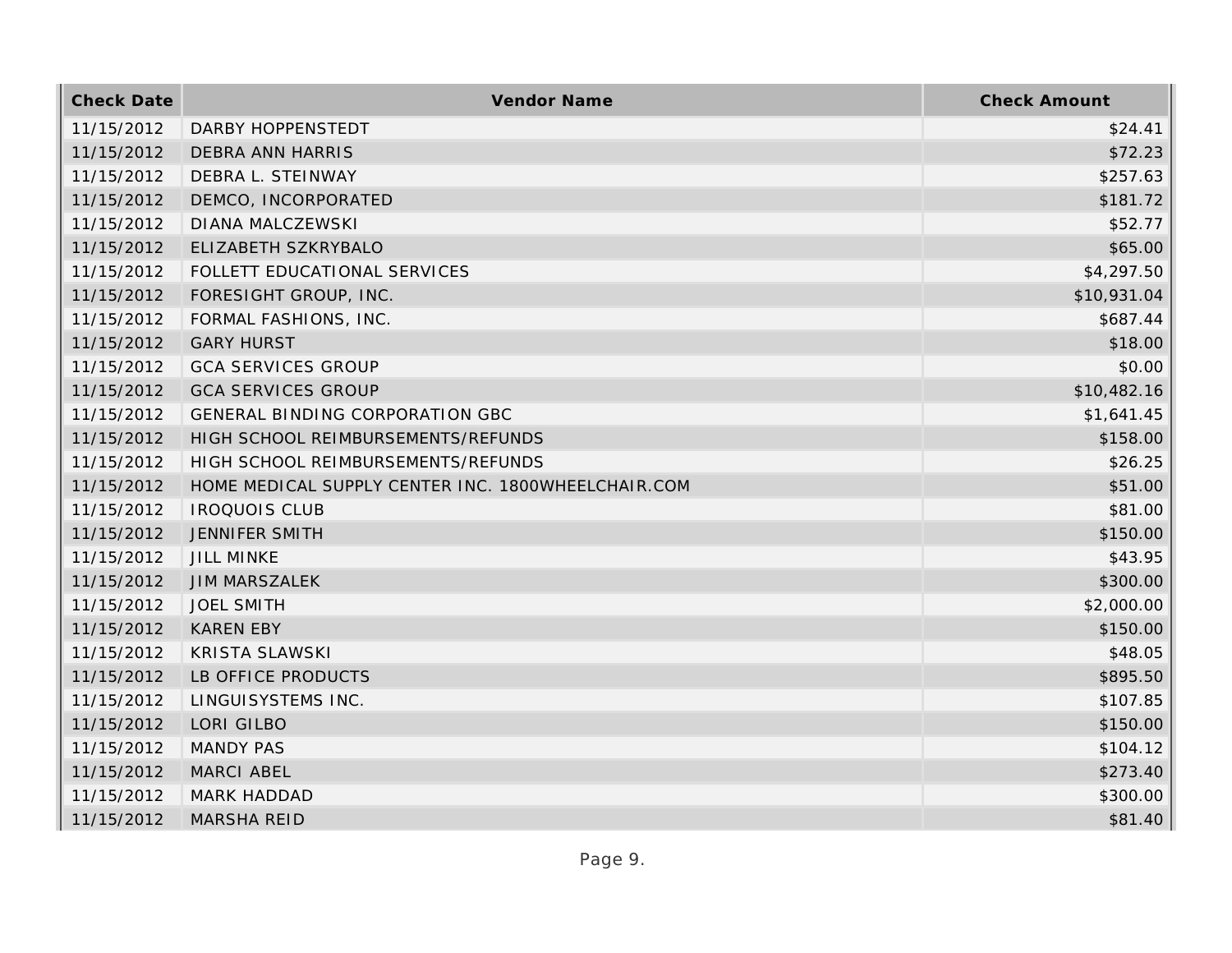| <b>Check Date</b> | Vendor Name                                                                    | <b>Check Amount</b> |
|-------------------|--------------------------------------------------------------------------------|---------------------|
| 11/15/2012        | <b>MARYANN DRESKE</b>                                                          | \$224.00            |
| 11/15/2012        | MCDOUGAL LITTELL/HOUGHTON MIFFLIN                                              | \$2,517.20          |
| 11/15/2012        | MCGRAW-HILL SCHOOL PUBLICATION                                                 | \$321.70            |
| 11/15/2012        | <b>MEGHAN ASHKANANI</b>                                                        | \$327.28            |
| 11/15/2012        | MHSAA MICHIGAN H.S. ATHLETIC ASSOC.                                            | \$1,814.54          |
| 11/15/2012        | MICHIGAN COLOR GUARD CIRCUIT                                                   | \$700.00            |
| 11/15/2012        | <b>MICHIGAN DECA</b>                                                           | \$825.00            |
| 11/15/2012        | MICHIGAN SHAKESPEARE FESTIVAL c/o JEFFREY STRINGER, EDUCATIONAL<br>COORDINATOR | \$2,139.00          |
| 11/15/2012        | MICHIGAN STATE UNIVERSITY                                                      | \$550.00            |
| 11/15/2012        | MICHIGAN TECHNOLOGICAL UNIVERSITY                                              | \$145.00            |
| 11/15/2012        | MOLLY HAWKINS' HOUSE                                                           | \$231.53            |
| 11/15/2012        | <b>MYLA LEE</b>                                                                | \$324.92            |
| 11/15/2012        | NORTHVILLE HIGH SCHOOL                                                         | \$300.00            |
| 11/15/2012        | NOVI ED SECRETARIAL &                                                          | \$2,115.14          |
| 11/15/2012        | OBSERVER & ECCENTRIC (SUBSCRIPTIONS-NOVI NEWS)                                 | \$42.99             |
| 11/15/2012        | OFFICE DEPOT                                                                   | \$161.50            |
| 11/15/2012        | PAUL SCHMID                                                                    | \$33.13             |
| 11/15/2012        | PCMI PROFESSIONAL CONTRACT MANAGEMENT, INC.                                    | \$0.00              |
| 11/15/2012        | PCMI PROFESSIONAL CONTRACT MANAGEMENT, INC.                                    | \$0.00              |
| 11/15/2012        | PCMI PROFESSIONAL CONTRACT MANAGEMENT, INC.                                    | \$0.00              |
| 11/15/2012        | PCMI PROFESSIONAL CONTRACT MANAGEMENT, INC.                                    | \$0.00              |
| 11/15/2012        | PCMI PROFESSIONAL CONTRACT MANAGEMENT, INC.                                    | \$0.00              |
| 11/15/2012        | PCMI PROFESSIONAL CONTRACT MANAGEMENT, INC.                                    | \$0.00              |
| 11/15/2012        | PCMI PROFESSIONAL CONTRACT MANAGEMENT, INC.                                    | \$0.00              |
| 11/15/2012        | PCMI PROFESSIONAL CONTRACT MANAGEMENT, INC.                                    | \$94,343.13         |
| 11/15/2012        | PEARSON EDUCATION, INC.                                                        | \$74.49             |
| 11/15/2012        | PEDIATRIC HEALTH CONSULTANTS, INC.                                             | \$15,495.80         |
| 11/15/2012        | PEGGY HARE                                                                     | \$49.98             |
| 11/15/2012        | PETTY CASH-LISA FENCHEL NOVI MEADOWS                                           | \$146.20            |
| 11/15/2012        | PITNEY BOWES PURCHASE POWER                                                    | \$3,000.00          |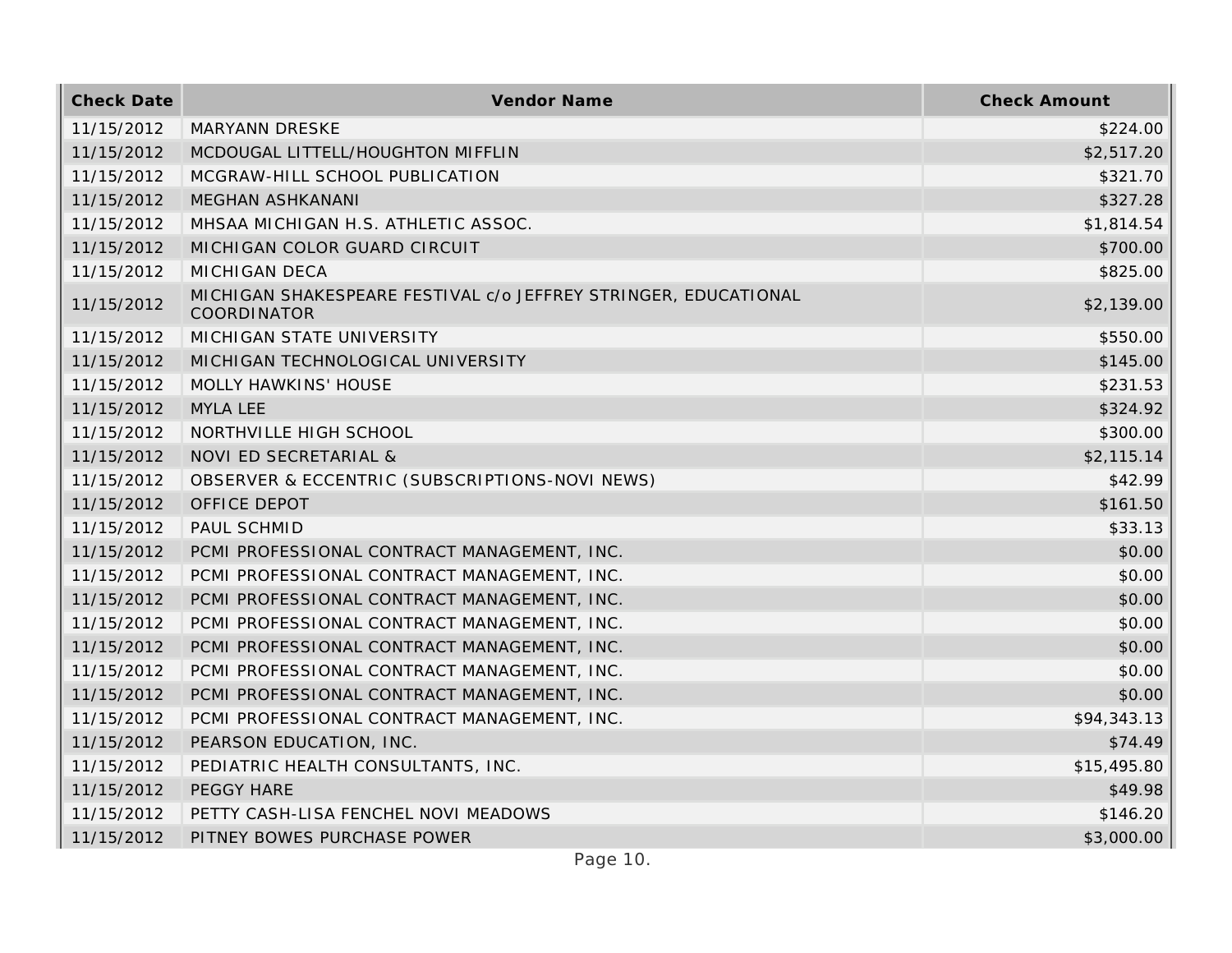| <b>Check Date</b> | Vendor Name                          | <b>Check Amount</b> |
|-------------------|--------------------------------------|---------------------|
| 11/15/2012        | QUALITY PRODUCTS, INC                | \$171.00            |
| 11/15/2012        | RICK SHEPARD HURRICANE GRAPHICS      | \$350.00            |
| 11/15/2012        | <b>SHANNON MYRAND</b>                | \$150.00            |
| 11/15/2012        | SOCCER ASSIGNING, LLC                | \$229.50            |
| 11/15/2012        | STAPLES ADVANTAGE                    | \$563.51            |
| 11/15/2012        | <b>STEVE MIMS</b>                    | \$339.43            |
| 11/15/2012        | SUBSCRIPTION SERVICES OF AMERICA INC | \$479.67            |
| 11/15/2012        | THREADWORKS, LTD                     | \$1,627.00          |
| 11/15/2012        | <b>TOM TIMMER</b>                    | \$43.29             |
| 11/15/2012        | <b>XPEDX</b>                         | \$779.91            |
| 11/15/2012        | ALEXANDER D. VIGH                    | \$70.00             |
| 11/15/2012        | ALEXANDER D. VIGH                    | \$70.00             |
| 11/15/2012        | ALEXANDER D. VIGH                    | \$70.00             |
| 11/15/2012        | ALEXANDER D. VIGH                    | \$70.00             |
| 11/15/2012        | <b>BENJAMIN BIALEK</b>               | \$60.00             |
| 11/15/2012        | <b>CHRISTOPHER MAX</b>               | \$60.00             |
| 11/15/2012        | <b>CHRISTOPHER MAX</b>               | \$70.00             |
| 11/15/2012        | DANIEL P. DICRISTOFARO               | \$70.00             |
| 11/15/2012        | DANIEL P. DICRISTOFARO               | \$70.00             |
| 11/15/2012        | ERIC R. KIPP                         | \$70.00             |
| 11/15/2012        | ERIC R. KIPP                         | \$70.00             |
| 11/15/2012        | ERIC R. KIPP                         | \$70.00             |
| 11/15/2012        | ERIC R. KIPP                         | \$70.00             |
| 11/15/2012        | <b>GREGORY SCOTT PATTINSON</b>       | \$60.00             |
| 11/15/2012        | <b>GREGORY SCOTT PATTINSON</b>       | \$60.00             |
| 11/15/2012        | JAMES DONALD GAROFALO                | \$70.00             |
| 11/15/2012        | JAMES DONALD GAROFALO                | \$70.00             |
| 11/15/2012        | JEREMY LEE JOZEFCZAK                 | \$60.00             |
| 11/15/2012        | <b>KEN LAUER</b>                     | \$70.00             |
| 11/15/2012        | <b>KEN LAUER</b>                     | \$70.00             |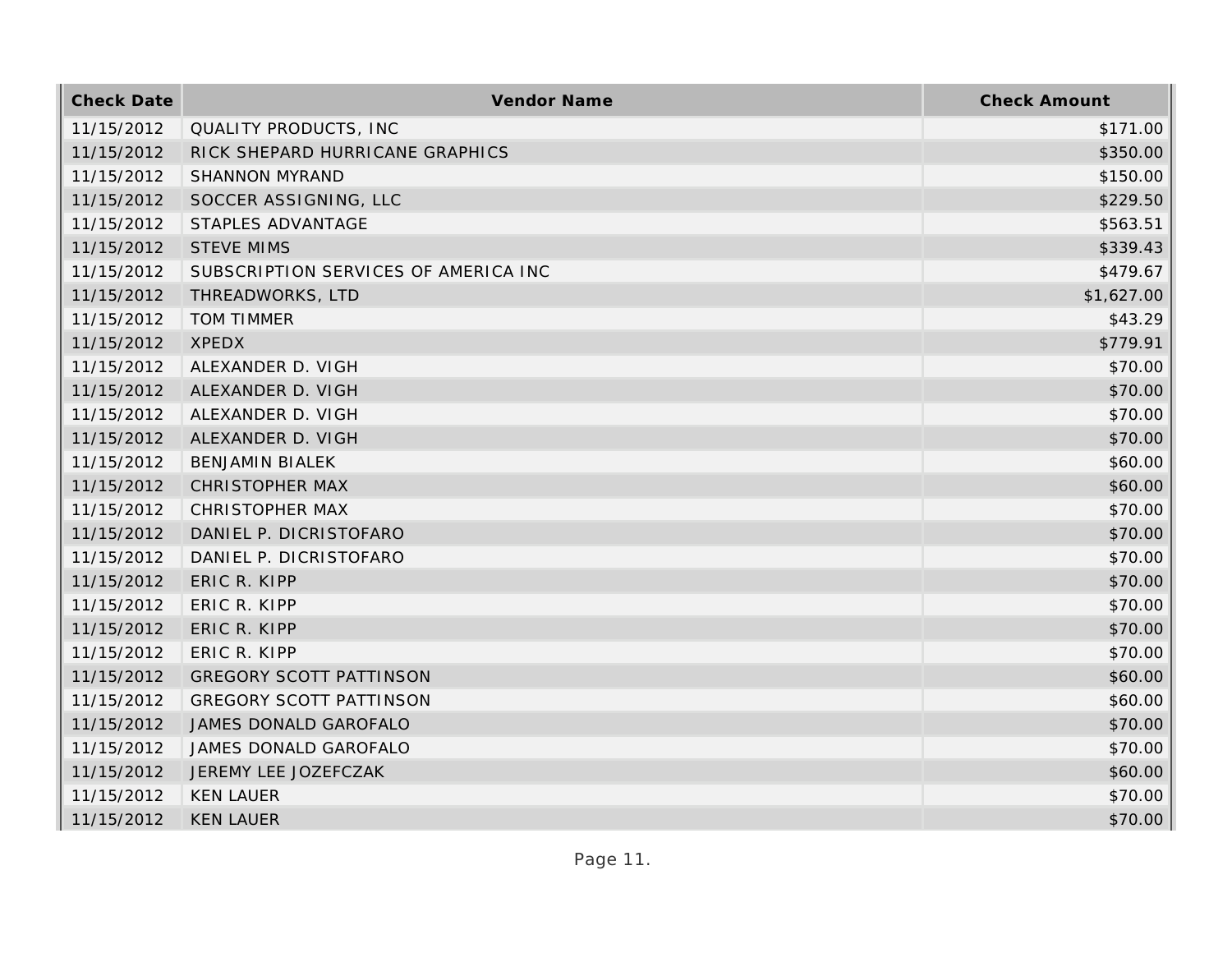| <b>Check Date</b> | Vendor Name                                  | <b>Check Amount</b> |
|-------------------|----------------------------------------------|---------------------|
| 11/15/2012        | <b>KEVIN MATTHEW MAY</b>                     | \$70.00             |
| 11/15/2012        | <b>KEVIN MATTHEW MAY</b>                     | \$70.00             |
| 11/15/2012        | <b>MARK SANDORA</b>                          | \$70.00             |
| 11/15/2012        | MICHAEL TARNOPOL                             | \$70.00             |
| 11/15/2012        | <b>STEFAN HARRIS</b>                         | \$60.00             |
| 11/15/2012        | <b>STEFAN HARRIS</b>                         | \$60.00             |
| 11/15/2012        | <b>STEVEN ALLICK</b>                         | \$60.00             |
| 11/15/2012        | <b>STEVEN ALLICK</b>                         | \$60.00             |
| 11/15/2012        | STEVEN J. BERRIMAN                           | \$60.00             |
| 11/15/2012        | STEVEN J. BERRIMAN                           | \$70.00             |
| 11/15/2012        | AUNT MILLIE'S BAKERIES                       | \$434.28            |
| 11/15/2012        | THE BAGEL STATION LLC                        | \$396.00            |
| 11/15/2012        | CHARLES M. GELARDI                           | \$0.00              |
| 11/15/2012        | CHARLES M. GELARDI                           | \$1,288.71          |
| 11/15/2012        | SAHANDI ENTERPRISE LLC DBA COTTAGE INN PIZZA | \$1,332.00          |
| 11/15/2012        | EVER KOLD REFRIGERATION                      | \$420.00            |
| 11/15/2012        | FOOD SERVICE REFUND/REIMB.                   | \$16.25             |
| 11/15/2012        | INTRASTATE DISTRIBUTORS CO.                  | \$2,126.86          |
| 11/15/2012        | <b>JET'S PIZZA</b>                           | \$1,835.25          |
| 11/15/2012        | <b>KIM'S GARDENS</b>                         | \$997.50            |
| 11/15/2012        | KRISTIN A. RIDAL                             | \$150.03            |
| 11/15/2012        | LANDGATE, INC. C/O BELLACINO'S               | \$312.00            |
| 11/15/2012        | LIVONIA ITALIAN BAKERY                       | \$1,086.75          |
| 11/15/2012        | NOVI TOWN PIZZA LLC                          | \$1,989.75          |
| 11/15/2012        | PIZZA HUT/REDBERRY RESTO BRANDS INTL INC.    | \$3,650.00          |
| 11/15/2012        | PIZZA MARVELOUS                              | \$342.00            |
| 11/15/2012        | TUBBYS SUBS QUALITY FOODS INC.               | \$615.16            |
| 11/15/2012        | U.S. FOODSERVICE, INC.                       | \$4,314.44          |
| 11/15/2012        | VAN EERDEN FOODSERVICE                       | \$635.10            |
| 11/16/2012        | <b>BANKSUPPLIES, INC.</b>                    | \$132.41            |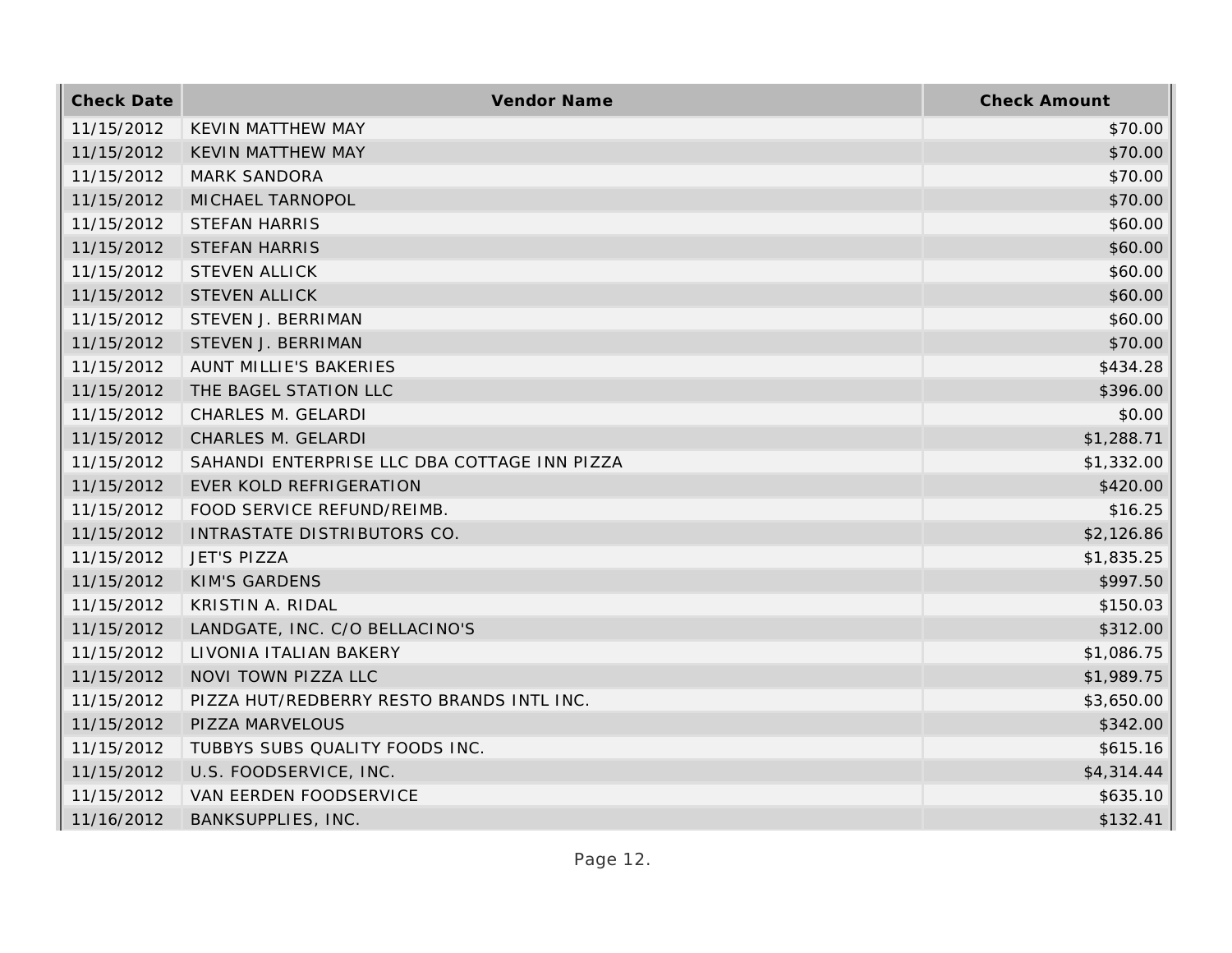| <b>Check Date</b> | Vendor Name                                         | <b>Check Amount</b> |
|-------------------|-----------------------------------------------------|---------------------|
| 11/16/2012        | LEARNING A-Z                                        | \$1,274.15          |
| 11/16/2012        | OAK MANAGEMENT CORPORATION LYON OAKS BANQUET CENTER | \$1,811.35          |
| 11/16/2012        | PCMI PROFESSIONAL CONTRACT MANAGEMENT, INC.         | \$2,941.88          |
| 11/16/2012        | PEARSON NCS PEARSON                                 | \$204.69            |
| 11/16/2012        | ROBOTICS REIMBURSEMENT                              | \$807.82            |
| 11/16/2012        | ROBOTICS REIMBURSEMENT                              | \$23.98             |
| 11/16/2012        | ROBOTICS REIMBURSEMENT                              | \$351.46            |
| 11/16/2012        | ROBOTICS REIMBURSEMENT                              | \$358.82            |
| 11/16/2012        | ROBOTICS REIMBURSEMENT                              | \$218.76            |
| 11/16/2012        | ROBOTICS REIMBURSEMENT                              | \$74.57             |
| 11/16/2012        | <b>TOTAL SPORTS</b>                                 | \$6,510.00          |
| 11/21/2012        | DE-CAL, INC.                                        | \$5,700.00          |
| 11/21/2012        | NETECH CORP.                                        | \$410.00            |
| 11/21/2012        | VSC, INC                                            | \$3,390.00          |
| 11/21/2012        | THE BAGEL STATION LLC                               | \$825.00            |
| 11/21/2012        | CHARLES M. GELARDI                                  | \$138.65            |
| 11/21/2012        | EVER KOLD REFRIGERATION                             | \$698.00            |
| 11/21/2012        | INTRASTATE DISTRIBUTORS CO.                         | \$2,610.01          |
| 11/21/2012        | <b>JET'S PIZZA</b>                                  | \$2,335.00          |
| 11/21/2012        | LANDGATE, INC. C/O BELLACINO'S                      | \$312.00            |
| 11/21/2012        | TUBBYS SUBS QUALITY FOODS INC.                      | \$194.35            |
| 11/21/2012        | U.S. FOODSERVICE, INC.                              | \$689.00            |
| 11/21/2012        | ABLENET INC.                                        | \$137.00            |
| 11/21/2012        | ADN ADMINISTRATORS, INC.                            | \$3,834.00          |
| 11/21/2012        | ALL-PRO EXERCISE, INC.                              | \$138.00            |
| 11/21/2012        | ALLEGRA PLYMOUTH                                    | \$161.21            |
| 11/21/2012        | AMY KILGORE                                         | \$160.00            |
| 11/21/2012        | THE ARGUS-PRESS COMPANY                             | \$1,364.62          |
| 11/21/2012        | ATHLETIC REIMBURSEMENTS/REFUNDS                     | \$396.15            |
| 11/21/2012        | <b>BIANCO MOTORCOACH CHARTER</b>                    | \$2,850.00          |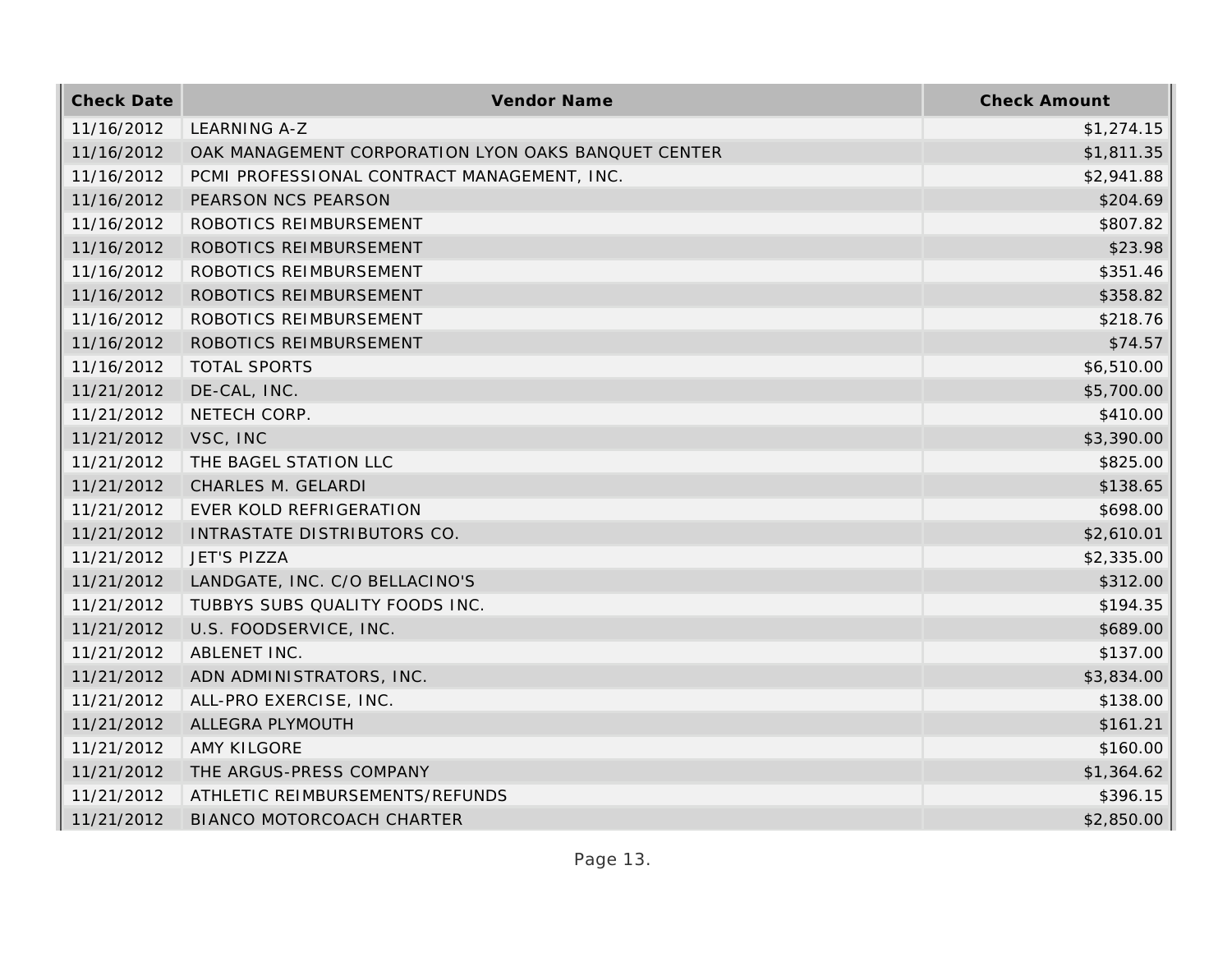| <b>Check Date</b> | Vendor Name                                                | <b>Check Amount</b> |
|-------------------|------------------------------------------------------------|---------------------|
| 11/21/2012        | BIANCO MOTORCOACH CHARTER                                  | \$3,690.00          |
| 11/21/2012        | <b>BILL KELP</b>                                           | \$60.00             |
| 11/21/2012        | CARE/PRESCHOOL REFUND                                      | \$1,886.88          |
| 11/21/2012        | CARE/PRESCHOOL REFUND                                      | \$441.50            |
| 11/21/2012        | CHARLES M. KAZALEH                                         | \$300.00            |
| 11/21/2012        | CHIP MCDONALD                                              | \$422.76            |
| 11/21/2012        | CONSTELLATION AN EXELON COMPANY                            | \$0.00              |
| 11/21/2012        | CONSTELLATION AN EXELON COMPANY                            | \$17,903.80         |
| 11/21/2012        | DANIELLE BIRDYSHAW                                         | \$194.28            |
| 11/21/2012        | DAWN M. CAPLING                                            | \$39.13             |
| 11/21/2012        | DEAF & HEARING IMPAIRED SERVICES, INC.                     | \$105.00            |
| 11/21/2012        | DENISE DONGSOON LEE                                        | \$10.00             |
| 11/21/2012        | DETROIT SCIENCE FOR KIDS, INC. DBA/ MAD SCIENCE OF DETROIT | \$4,336.00          |
| 11/21/2012        | DEVELOPMENTAL STUDIES CENTER                               | \$1,036.80          |
| 11/21/2012        | DONNA LYNN CONNAD-ROSKAMP                                  | \$52.50             |
| 11/21/2012        | ELIZABETH LIETZ                                            | \$663.18            |
| 11/21/2012        | EZSTREAM.COM SCHOLASTIC TOOLS LLC                          | \$50.00             |
| 11/21/2012        | FIRST COMMONWEALTH c/o GUARDIAN                            | \$250.74            |
| 11/21/2012        | FOLLETT LIBRARY RESOURCES                                  | \$2,033.87          |
| 11/21/2012        | FRANKLIN COVEY CLIENT SALES, INC.                          | \$344.47            |
| 11/21/2012        | <b>GCA SERVICES GROUP</b>                                  | \$0.00              |
| 11/21/2012        | <b>GCA SERVICES GROUP</b>                                  | \$121,517.99        |
| 11/21/2012        | HAL LEONARD CORPORATION                                    | \$265.00            |
| 11/21/2012        | <b>HEJU HUANG</b>                                          | \$73.60             |
| 11/21/2012        | <b>IB SOURCE</b>                                           | \$2,044.00          |
| 11/21/2012        | INTERNATIONAL BACCALAUREATE ORGANIZATION NORTH AMERICA     | \$10,800.00         |
| 11/21/2012        | JENNIFER ANN COTTRILL                                      | \$183.68            |
| 11/21/2012        | <b>JENNIFER PATTON</b>                                     | \$59.50             |
| 11/21/2012        | <b>JODI FORSTER</b>                                        | \$172.30            |
| 11/21/2012        | <b>JULIE BENNETT</b>                                       | \$550.00            |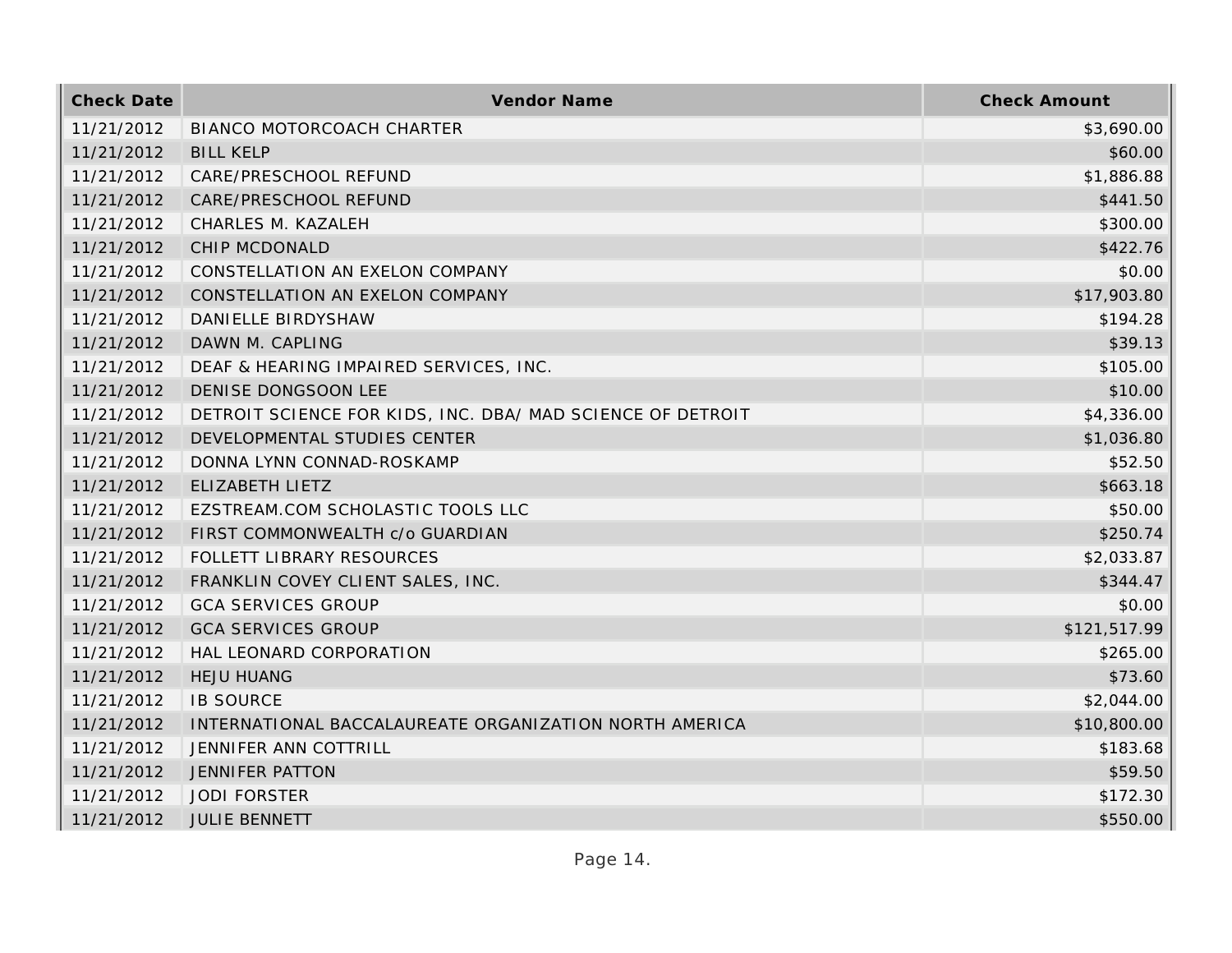| <b>Check Date</b> | Vendor Name                                                   | <b>Check Amount</b> |
|-------------------|---------------------------------------------------------------|---------------------|
| 11/21/2012        | <b>JULIE SOLOMON</b>                                          | \$150.00            |
| 11/21/2012        | <b>KIM STORM</b>                                              | \$81.34             |
| 11/21/2012        | LAURIE S. GRANT                                               | \$108.85            |
| 11/21/2012        | LIFE INSURANCE COMPANY OF NORTH AMERICA CIGNA GROUP INSURANCE | \$0.00              |
| 11/21/2012        | LIFE INSURANCE COMPANY OF NORTH AMERICA CIGNA GROUP INSURANCE | \$36,293.64         |
| 11/21/2012        | LINGUISYSTEMS INC.                                            | \$201.90            |
| 11/21/2012        | LISA CIOLLI                                                   | \$78.75             |
| 11/21/2012        | LORI ULTCH                                                    | \$122.65            |
| 11/21/2012        | THE MARKERBOARD PEOPLE                                        | \$67.45             |
| 11/21/2012        | <b>MARSHA REID</b>                                            | \$139.15            |
| 11/21/2012        | <b>MARY TURCHI</b>                                            | \$108.78            |
| 11/21/2012        | <b>MELISSA CUSHMAN</b>                                        | \$56.14             |
| 11/21/2012        | MESSA MICHIGAN EDUCATION SPECIAL SERVICES ASSOC.              | \$546,915.56        |
| 11/21/2012        | MI SCHOOLS ENERGY COOPERATIVE                                 | \$0.00              |
| 11/21/2012        | MI SCHOOLS ENERGY COOPERATIVE                                 | \$90,777.80         |
| 11/21/2012        | MID AMERICA PRODUCTIONS                                       | \$6,300.00          |
| 11/21/2012        | <b>MINAKO SHERROD</b>                                         | \$40.00             |
| 11/21/2012        | MOLLY HAWKINS' HOUSE                                          | \$266.19            |
| 11/21/2012        | NICHOLAS LETARTE                                              | \$290.55            |
| 11/21/2012        | <b>NIKKI MCEVERS</b>                                          | \$187.00            |
| 11/21/2012        | NOVI MEADOWS REIMBURSEMENTS/REFUNDS                           | \$52.55             |
| 11/21/2012        | PATRICIA HAHN                                                 | \$880.00            |
| 11/21/2012        | PCMI PROFESSIONAL CONTRACT MANAGEMENT, INC.                   | \$1,748.51          |
| 11/21/2012        | PLANTE & MORAN, PLLC                                          | \$4,000.00          |
| 11/21/2012        | QUILL CORPORATION                                             | \$175.84            |
| 11/21/2012        | REALLY GOOD STUFF, INC.                                       | \$85.92             |
| 11/21/2012        | <b>REGINA CHU</b>                                             | \$1,377.34          |
| 11/21/2012        | ROBERT ARMSTRONG                                              | \$224.63            |
| 11/21/2012        | <b>SAM'S CLUB</b>                                             | \$182.82            |
| 11/21/2012        | <b>SCHOLASTIC BOOK FAIRS</b>                                  | \$5,929.55          |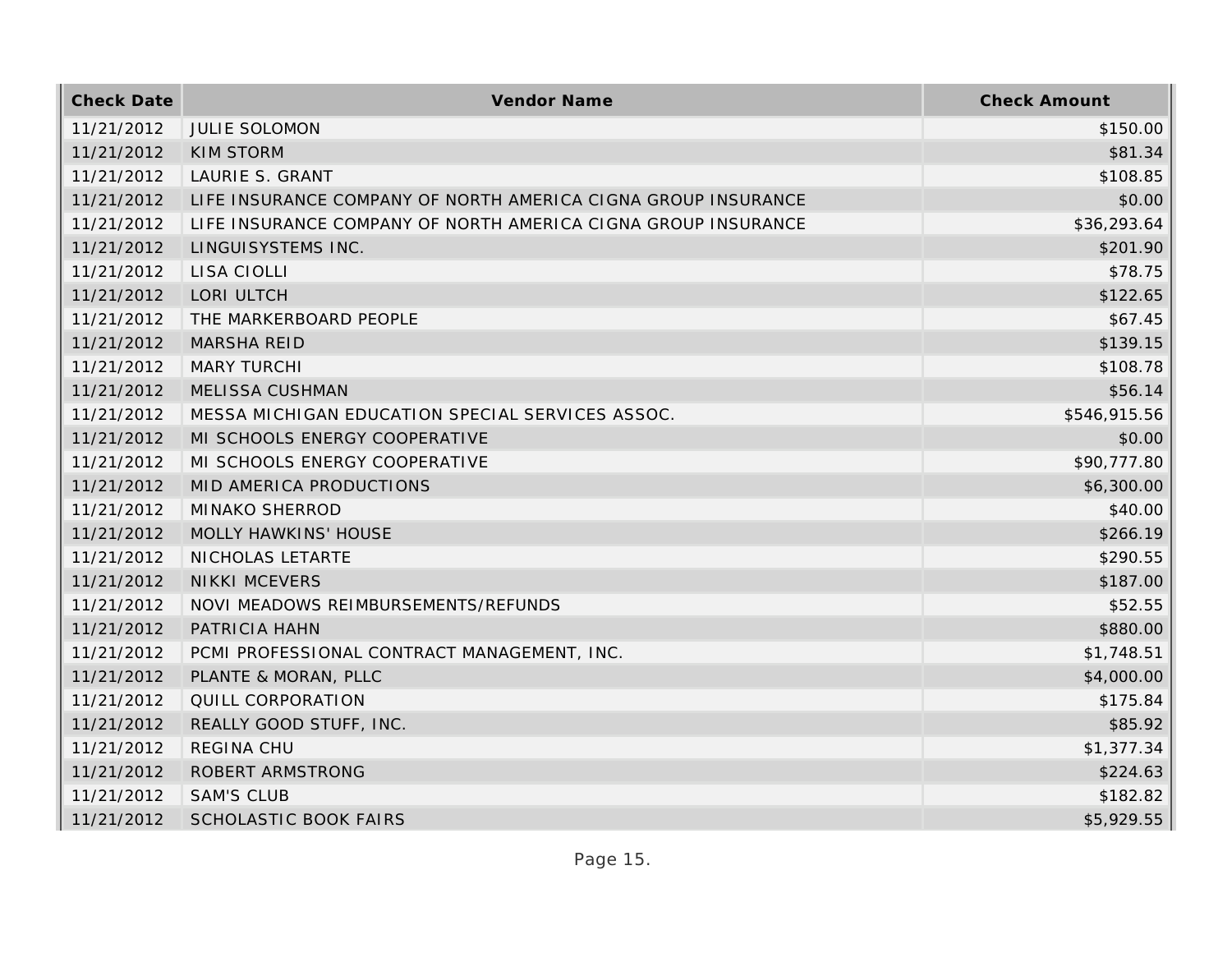| <b>Check Date</b> | Vendor Name                                        | <b>Check Amount</b> |
|-------------------|----------------------------------------------------|---------------------|
| 11/21/2012        | SCHOLASTIC INC                                     | \$71.78             |
| 11/21/2012        | SCHOOLPICTURES.COM                                 | \$22,503.19         |
| 11/21/2012        | SEG WORKERS COMPENSATION FUND                      | \$23,152.00         |
| 11/21/2012        | SET INC.                                           | \$817.50            |
| 11/21/2012        | SET-SEG                                            | \$4,393.58          |
| 11/21/2012        | SHEILA HOLLY                                       | \$158.47            |
| 11/21/2012        | <b>SUE BARRICK</b>                                 | \$218.69            |
| 11/21/2012        | SUZUKI MYERS & ASSOCIATES, LTD.                    | \$146.89            |
| 11/21/2012        | THREADWORKS, LTD                                   | \$290.00            |
| 11/21/2012        | VILLAGE OAKS REIMB/REFUND                          | \$150.00            |
| 11/26/2012        | HOLLAND BUS COMPANY                                | \$95,948.00         |
| 11/26/2012        | AARON D. COX                                       | \$306.10            |
| 11/26/2012        | ASSET ACCEPTANCE LLC                               | \$676.87            |
| 11/28/2012        | ASSET ACCEPTANCE LLC                               | (\$676.87)          |
| 11/26/2012        | AXA EQUITABLE EQUI-VEST                            | \$111.08            |
| 11/26/2012        | CHAPTER 13 TRUSTEE DAVID WM. RUSKIN                | \$770.09            |
| 11/26/2012        | INTERNATIONAL UNION OPERATING ENGINEERS, LOCAL 324 | \$459.39            |
| 11/26/2012        | MISDU MICHIGAN STATE DISBURSEMENT                  | \$1,864.00          |
| 11/26/2012        | NOVI ED SECRETARIAL &                              | \$3,051.92          |
| 11/26/2012        | NOVI EDUCATION ASSOC c/o CHANDRA MADAFFERI - HS    | \$24,456.71         |
| 11/26/2012        | NOVI FOOD SERVICE c/o CARRIE HOLLIDAY-OH           | \$508.85            |
| 11/26/2012        | <b>UNITED WAY</b>                                  | \$95.83             |
| 11/29/2012        | A PARTS WAREHOUSE                                  | \$381.08            |
| 11/29/2012        | <b>ALLISON GOOD</b>                                | \$100.00            |
| 11/29/2012        | AT&T                                               | \$1,600.00          |
| 11/29/2012        | BEAUMONT ELEMENTARY WATERFORD SCHOOL DISTRICT      | \$385.00            |
| 11/29/2012        | CAPITAL AREA ASSOCIATION OF VOLLEYBALL OFFICIALS   | \$75.00             |
| 11/29/2012        | CASSANDRA SCHMITT                                  | \$240.00            |
| 11/29/2012        | CINTAS CORPORATION #31                             | \$371.80            |
| 11/29/2012        | CONTRACT PAPER GROUP, INC.                         | \$2,181.60          |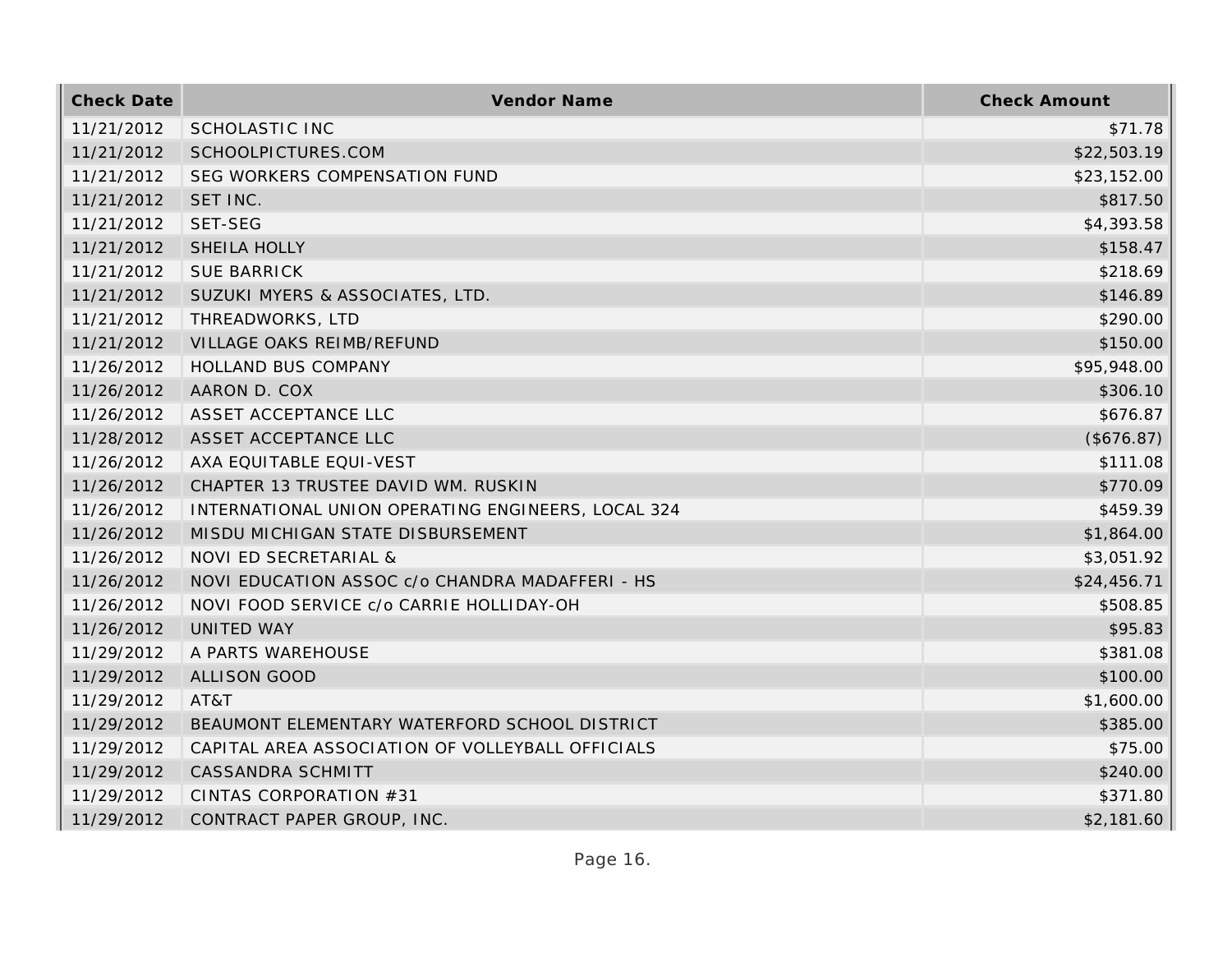| <b>Check Date</b> | Vendor Name                                                | <b>Check Amount</b> |
|-------------------|------------------------------------------------------------|---------------------|
| 11/29/2012        | COUNTRY INN & SUITES OF MARQUETTE CENTRUP HOSPITALITY, LLC | \$1,812.60          |
| 11/29/2012        | DENISE BANDL ADAPTIVE TECH SOLUTIONS                       | \$68.30             |
| 11/29/2012        | EDUCOG, LLC                                                | \$380.00            |
| 11/29/2012        | ENTERTAINMENT PUBLICATIONS LLC                             | \$3,548.00          |
| 11/29/2012        | EXECUTIVE ENERGY SERVICES, LLC ATTN: ACCOUNTS RECEIVABLE   | \$400.00            |
| 11/29/2012        | FEDEX ACCT 288895155 or ACCT 289005196                     | \$7.30              |
| 11/29/2012        | <b>FLASH GLASS</b>                                         | \$2,011.00          |
| 11/29/2012        | FULTON, FRIEDMAN & GULLACE LLP                             | \$676.87            |
| 11/29/2012        | HARRISON HIGH SCHOOL                                       | \$679.00            |
| 11/29/2012        | HERTZ FURNITURE SYSTEMS                                    | \$269.04            |
| 11/29/2012        | HIGH SCHOOL REIMBURSEMENTS/REFUNDS                         | \$231.01            |
| 11/29/2012        | HIGH SCHOOL REIMBURSEMENTS/REFUNDS                         | \$29.70             |
| 11/29/2012        | HIGH SCHOOL REIMBURSEMENTS/REFUNDS                         | \$33.92             |
| 11/29/2012        | HOEKSTRA TRANSPORTATION, INC.                              | \$524.80            |
| 11/29/2012        | <b>HOLLAND BUS COMPANY</b>                                 | \$709.42            |
| 11/29/2012        | HOWELL HIGH SCHOOL                                         | \$100.00            |
| 11/29/2012        | <b>JOANNA KIDLE</b>                                        | \$100.00            |
| 11/29/2012        | <b>JUNIOR LIBRARY GUILD</b>                                | \$342.00            |
| 11/29/2012        | <b>KRISTIN FRANCHI</b>                                     | \$26.72             |
| 11/29/2012        | LB OFFICE PRODUCTS                                         | \$189.00            |
| 11/29/2012        | MACIE PUBLISHING COMPANY                                   | \$894.64            |
| 11/29/2012        | <b>MALLOY FARLEY</b>                                       | \$940.00            |
| 11/29/2012        | MARIANNE MALARKEY                                          | \$312.49            |
| 11/29/2012        | MARILEE DECHART                                            | \$55.50             |
| 11/29/2012        | <b>MARY GRIM</b>                                           | \$83.10             |
| 11/29/2012        | MICHIGAN CAT                                               | \$2,306.51          |
| 11/29/2012        | MID-AMERICAN POMPON, INC.                                  | \$345.00            |
| 11/29/2012        | MSBOA MICHIGAN SCHOOL BAND & ORCHESTRA                     | \$425.00            |
| 11/29/2012        | NICHOLAS LETARTE                                           | \$86.58             |
| 11/29/2012        | <b>NORIKO ROSEN</b>                                        | \$44.33             |